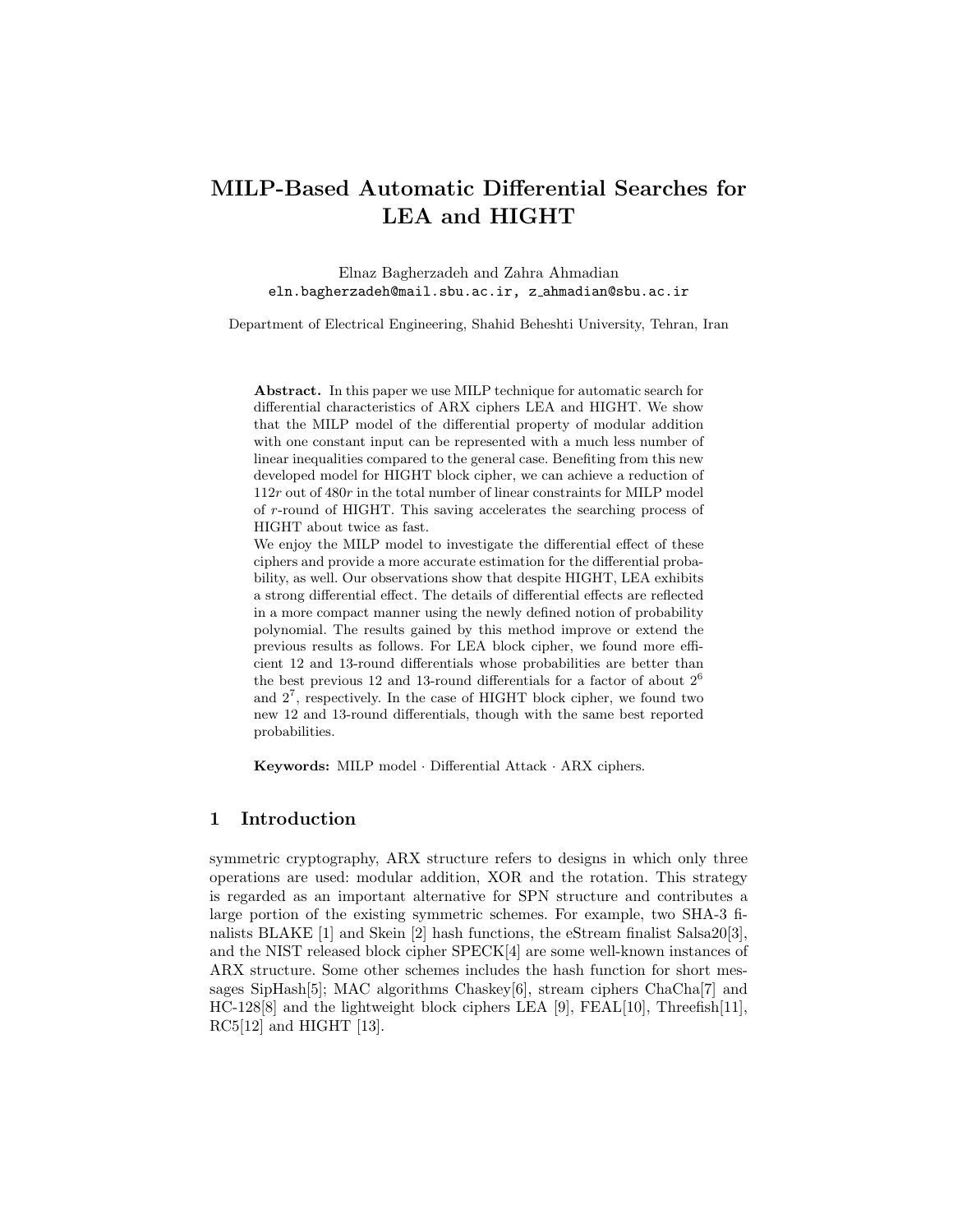|    | Rounds Characteristic prob. Differential prob. |               | Reference         |
|----|------------------------------------------------|---------------|-------------------|
| 11 | $2^{-98}$                                      | $2^{-91.9}$   | 9                 |
| 12 | $2^{-128}$                                     |               | $\left[9\right]$  |
| 12 | $2^{-112}$                                     | $2^{-101.71}$ | $\left[32\right]$ |
| 12 | $2^{-107}$                                     | $2 - 95.86$   | This paper        |
| 13 | $2^{-134}$                                     | $2^{-123.02}$ | $\left[32\right]$ |
| 13 | $2^{-127}$                                     | $2 - 115.86$  | This paper        |

Table 1. Comparison of our characteristics of LEA with previous ones

An important step in designing any symmetric scheme is to evaluate its resistance against differential attack. Despite SPN ciphers which enjoy some provable upper bounds for the probability of differential characteristics, such a feature for the ARX structures has not yet been found. Therefore the automatic search algorithms for the optimal differential characteristics have been a focus of cryptographers' concerns. In this regards, a variety of methods have been proposed and applied such as the methods adapted from branch and bound Matsui's algorithm [14, 15], the methods based on Boolean satisfiability problems [16–18], and the method based on mixed integer linear programming problems [26, 27].

In this paper we focus on the third technique which has been explicitly applied for automatic search algorithms for cryptanalysis of symmetric ciphers either SPN or ARX structures [19–27]. Mixed Integer Linear Programming (MILP) is a class of optimization problems derived from Linear Programming which aims to optimize an objective function under certain constrains. Although this problem is NP-complete inherently, there are some open source and commercially availble MILP solvers which can solve not too large MILP problems instances. In order to employ this tool for the purpose of cryptanalysis, the problem of cryptanalysis of a symmetric cipher should be translated to MILP problem and then be solved by an appropriate solver.

The first attempts for employing MILP technique for cryptanalysis of symmetric ciphers belongs to the SPN ciphers where Mouha et al. [19] and Wu et al. [20] translated the problem of finding the minimum number of active Sboxes into a MILP problem. This method then used for finding the specific pattern characteristics for ALE authenticated encryption algorithm and counting the minimal number of active S-boxes of bit-oriented block ciphers by introducing bit-level representations in [28]. Sun et al. [23] extended Mouha et al. method to analyze block ciphers with bitwise permutation diffusion layers (S-bP structures) in the single key and related key models, though without considering the differential properties of Sbox modules. In [21], the differential properties of the Sbox layer has been taken into account in the MILP model and more precise results for differential characteristics derived, consequently.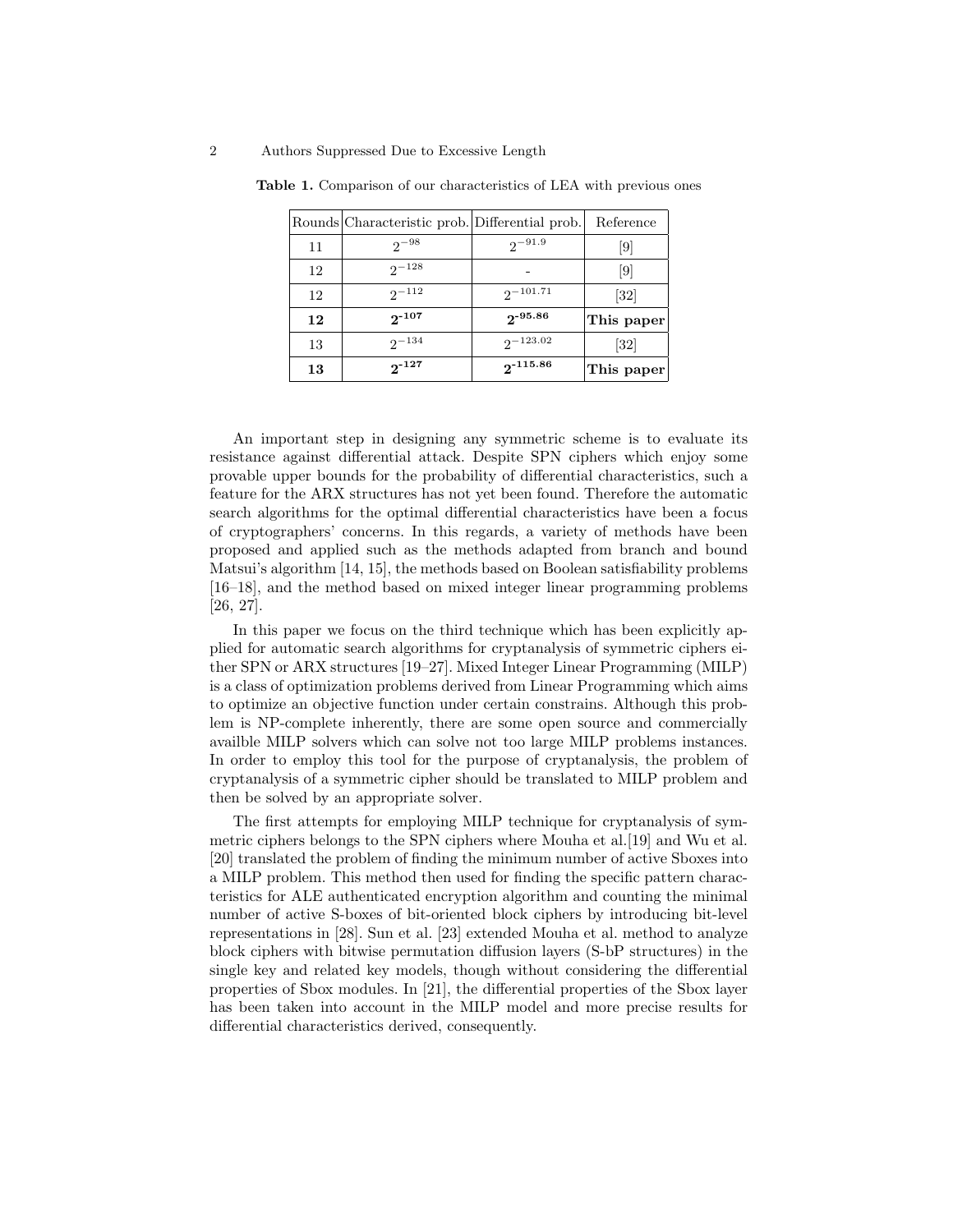|    | Rounds Characteristic Differential |           | Reference           |
|----|------------------------------------|-----------|---------------------|
|    | prob.                              | $prob.*$  |                     |
| 11 | $2^{-58}$                          | $2^{-58}$ | $\left[13\right]$   |
| 11 | $2^{-45}$                          | $2^{-45}$ | [34] and This paper |
| 12 | $2 - 53$                           | $2^{-53}$ | [34] and This paper |
| 13 | $2^{-61}$                          | $2^{-61}$ | [34] and This paper |

Table 2. Comparison of our characteristics of HIGHT with previous one.

∗ [34] does not provide any analysis for differential probability.

Table 3. Comparison of the number of constraints for MILP models for HIGHT

| Model           | Number of constraints |
|-----------------|-----------------------|
| Original 1      | 776r                  |
| Original 2      | 480r                  |
| Yin et al. [34] | 694r                  |
| This paper      | 368r                  |

In case of the ARX ciphers the main challenge is to construct an efficient MILP model to represent differential pattern of modular addition. Although the algorithm proposed in [23] has shown to be effective in constructing MILP model for (at most  $4 \times 4$ ) Sbox modules, it can not be used for modular addition as an  $2n \times n$  Sbox in  $\mathbf{F}_2^n$  (for *n* typically at least 16). Since it demands too many linear constraints which makes the MILP problem of a typical ARX cipher too complex and hence intractable.

Fu et al. resolved this problem in [26], where the analysis of differential property of modular addition provided in [29] is utilized to derive an efficient MILP model for modular addition. They applied their model to the ARX cipher SPECK which improved the existing results.

In this paper, we modify and use MILP model for ARX structures proposed in [26] to find differential characteristics for ARX ciphers LEA and HIGHT. The design of HIGHT involves some modular additions whose one input is constant (i.e. with zero difference). Although such a scenario can be regarded as a special case of the general form analyzed in [26], it would be modeled much more efficiently with less number of constraints if it is revisited independently. We do this revision and reduced the number of constraints from  $13n + 1$  into  $5n + 1$  where *n* is the word size for modular addition. This improvement reduced the number of constraints from  $480r$  into  $368r$  for r-round HIGHT, which is a considerable improvement and makes the search process of HIGHT twice as fast. Recently, HIGHT has received another differential characteristic search using MILP method [34] with a number of 694r constraints for r-round HIGHT. However using this model, new 12 and 13 round characteristics where proposed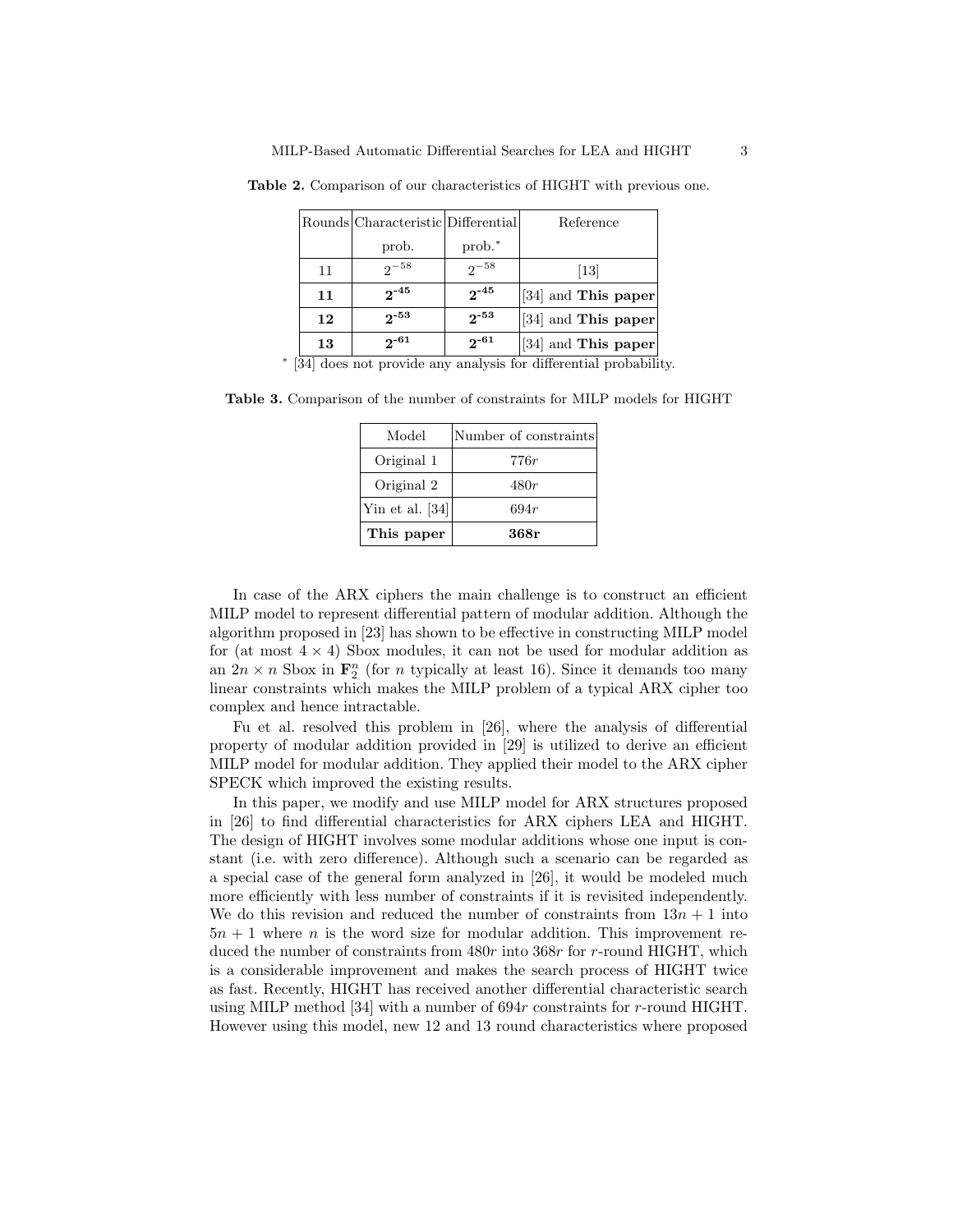for HIGHT. Table 3 compares the number of MILP constraints for the proposed model and the others. From the original model 1 and 2, we mean the MILP model in which the number of XOR constraints is five and one, respectively.

Moreover, we compute the probability of the sub-optimal differential, rather than the sub-optimal characteristic only. The notion of probability polynomial is defined to reflect the differential effect for each cipher in a compact form. Our results shows that despite HIGHT, LEA exhibits a strong differential effect which makes the differential probability much bigger than its dominant characteristic probability. A summary of our achievements along with the previous results for LEA and HIGHT are shown in Tab. 1 and Tab. 2, respectively. For LEA, we found new 12 and 13-round differentials with improved probabilities. For HIGHT, using our new model we found new differentials for 11, 12 and 13 rounds, apart from those introduced in [34].

The rest of this paper is organized as follows. Section 2 describes MILP Model for Differential Characteristics in ARX Ciphers, where Fu et al.'s model along with our proposed model for special case of modular addition is presented. In Section 3, we reviewed the concepts of characteristic and differential and the new concept of probability polynomial is presented. Our results on LEA and HIGHT ciphers are detailed in Sections 4 and 5 respectively. Finally, Section 6 concludes our work.

# 2 MILP Model for Differential Characteristics in ARX Ciphers

The MILP problem is the problem of optimizing the value of a linear objective function of some integer/real-valued variables which satisfy some linear (in)equality constraints.

MILP solvers can be enjoyed to find the best differential characteristic of a cipher if the problem of finding the optimal differential characteristic of a cipher can be translated into a (not too large) MILP problem. To that end, the objective function should be set to an adequate strictly monotonic function of the characteristic probability, and the linear constraints are configured to express the propagation of the difference values in the cipher. Therefore, with respect to the modeled cryptosystem, the optimum differential characteristic probability would be returned by solving the model by an adequate MILP solver.

Fu et al. [26] proposed the first MILP model for the differential characteristic search problem of ARX structures by defining the objective function as well as the linear constraints for ARX structures.

Among the set of modules involved in ARX structures, rotation operation only changes the position of the input bits, so a simple change of variables describes the input difference-output difference relation completely. Since rotation is a linear operation, it does not contribute to the characteristic probability and consequently the objective function. In this section, we first review the MILP model for differential properties of the XOR and modular addition operations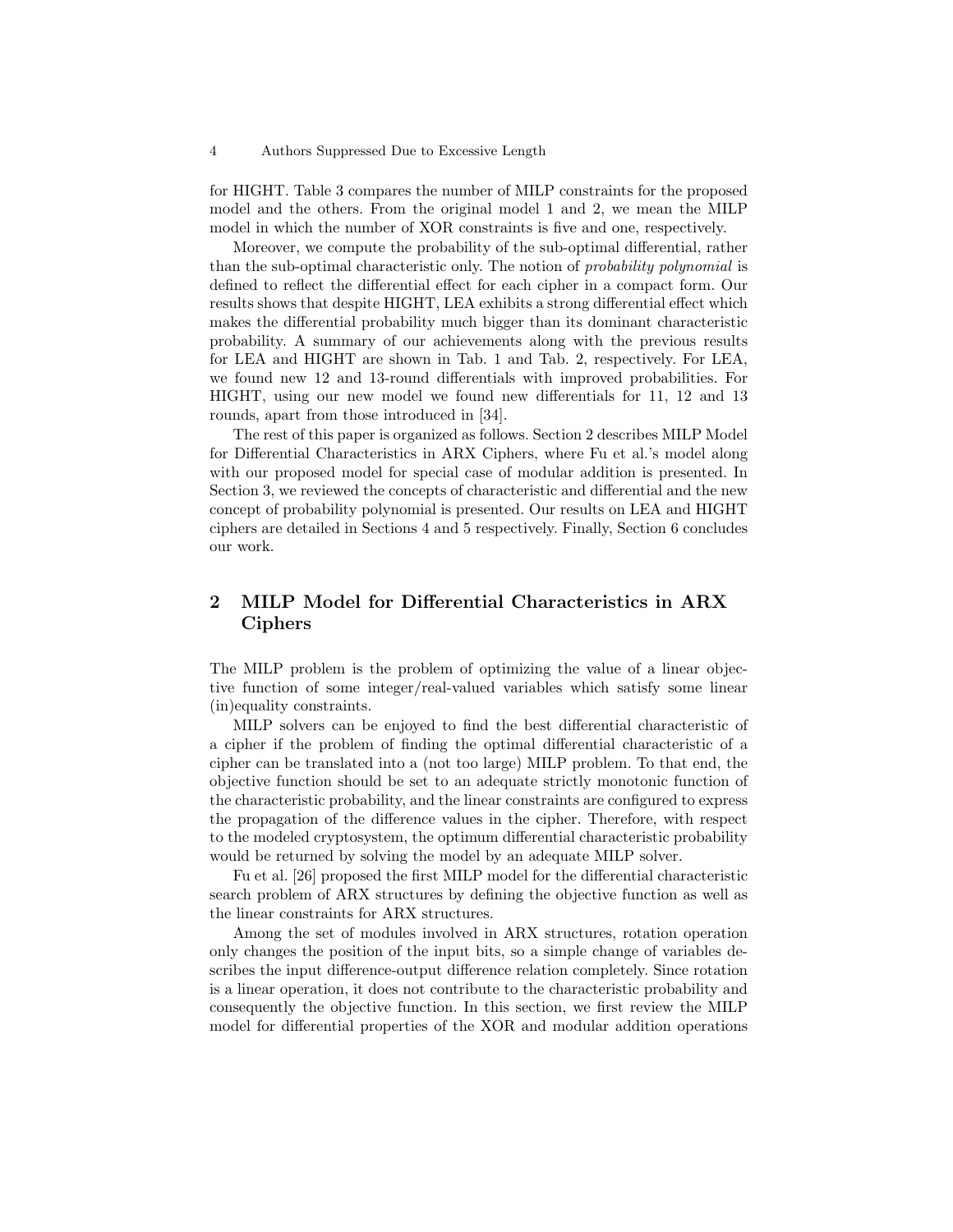[26], then we propose the new and more concise MILP model for the modular addition when one of its inputs is constant.

#### 2.1 MILP model for XOR

For the XOR operation with bit-level input and output differences, Sun et al. in [21] proposed a model including five inequalities in three input/output binary variables and an extra dummy binary variable that precisely describes the XOR operation. However, considering that all variables in the model are binary, in [27] it was shown that the following single linear equation completely describes the XOR operation.

$$
a + b + c = 2d \tag{1}
$$

where  $d$  is a dummy binary variable. Since XOR is a linear operation, it does not have any effect on the characteristic probability and hence the objective function.

In [34], Yin et al. tried to improve the MILP model for two consecutive XORs which is equivalent to a 3-input XOR. Without noticing 1, they improved the original 10-constraint model for the two consecutive XOR, into a 8-constraint model.

### 2.2 MILP model for modular addition

Based on two following theorems derived by Lipmaa and Moriai in [29], the feasible differential characteristics for modular addition and their corresponding probabilities are characterized completely. In the following, the notation  $x[i]$  is used to show the the  $i^{th}$  bit of *n*-bit word x where the LSB and MSB of x are  $x[0]$  and  $x[n-1]$ , respectively.

**Theorem 1.** The differential  $(\alpha, \beta \rightarrow \gamma)$  is possible if the following two conditions are satisfied:

1.  $\alpha$  [0]  $\oplus$   $\beta$  [0]  $\oplus$   $\gamma$  [0] = 0, and 2. if  $\alpha[i-1] = \beta[i-1] = \gamma[i-1]$ , then  $\alpha[i-1] = \beta[i-1] = \gamma[i-1] = \alpha[i] \oplus \beta[i] \oplus \gamma[i],$  where  $i = 1, \ldots, n-1$ .

**Theorem 2.** Assume that  $(\alpha, \beta \rightarrow \gamma)$  is a possible differential characteristic, then the xor differential probability of addition  $(xdp<sup>+</sup>)$  of this differential is

$$
xdp^{+}(\alpha,\beta \to \gamma) = 2^{-\sum_{i=0}^{n-2} -eq(\alpha[i],\beta[i],\gamma[i])}
$$
\n(2)

where

$$
eq(\alpha[i], \beta[i], \gamma[i]) = \begin{cases} 1 & \alpha[i] = \beta[i] = \gamma[i] \\ 0 & o.w \end{cases}
$$
 (3)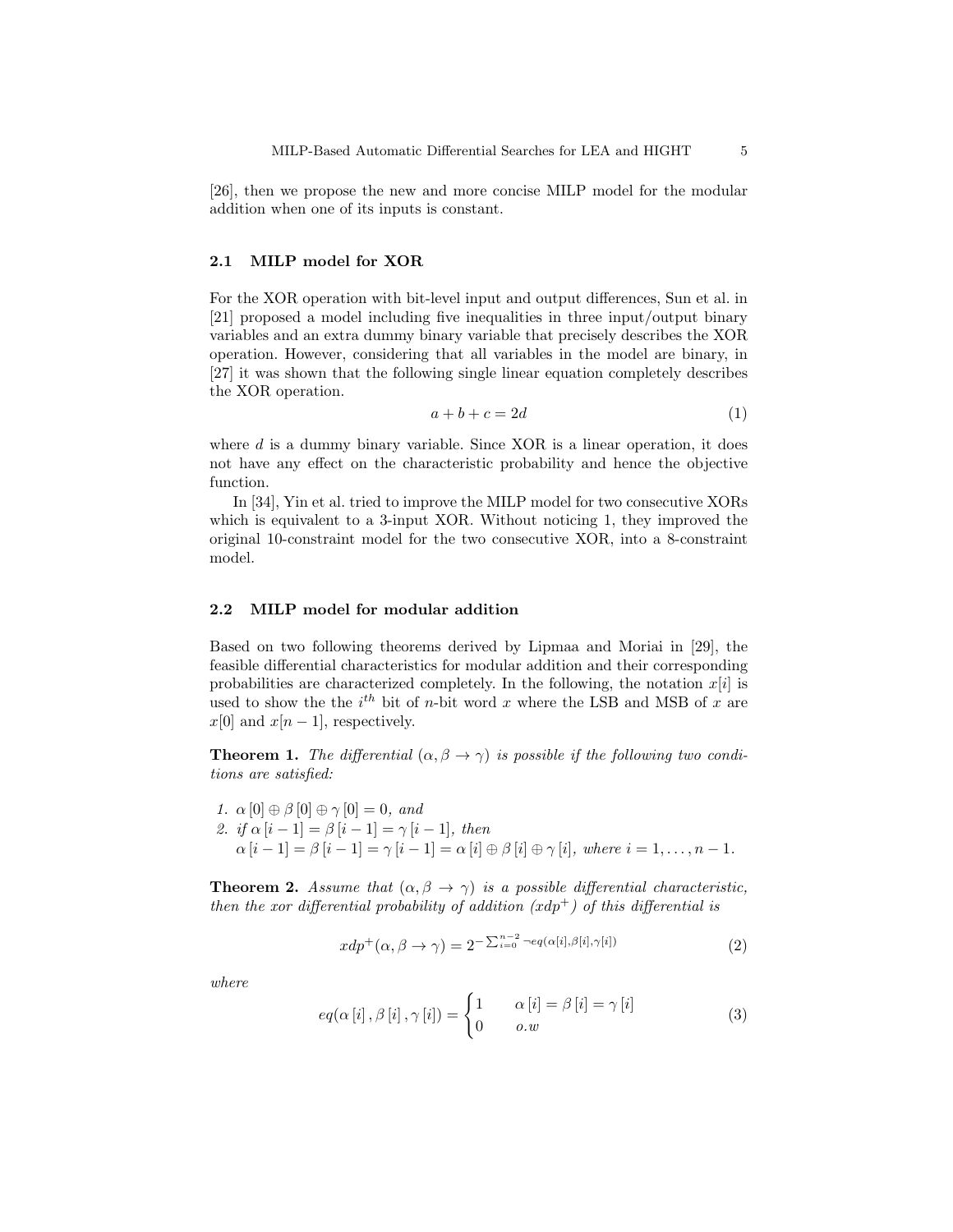The first feasibility condition  $\alpha[0] \oplus \beta[0] \oplus \gamma[0] = 0$  in Theorem 1, can be described in MILP model by the following equation

$$
\alpha [0] + \beta [0] + \gamma [0] = 2d
$$

where d is a dummy binary variable.

In [26], Fu et. al. observed that the second feasibility condition of Theorem 1 is equivalent to the fact that there are 56 possible vectors of the form

$$
(\alpha[i], \beta[i], \gamma[i], \alpha[i+1], \beta[i+1], \gamma[i+1],
$$
  

$$
\neg eq(\alpha[i], \beta[i], \gamma[i])
$$
 (4)

in total. The SAGE Computer Algebra System [30] returns a set of 65 linear inequalities satisfying all these 56 possible patterns. However, 65 inequalities are too many which makes the MILP model too complicated. In [26], it has been shown that based on the greedy algorithm given in [22], the number of linear inequalities can be reduced from 56 to 13. All these 13 inequalities are shown in Appendix A.

Therefore, for n-bit words, the total number of constraints describing the addition module is  $13(n - 1) + 1$ .

The only non-linear module in the ARX structure is modular addition. So, it is the only contributor to the objective function. If there are r modular additions in the cipher in total, with input-output differences  $(\alpha_j, \beta_j \rightarrow \gamma_i), j = 1, ..., r$ , then according to Theorem 2, the overall characteristic probability is

$$
P_D = 2^{-\sum_{j=1}^{r} \sum_{i=0}^{n-2} -eq(\alpha[i], \beta[i], \gamma[i])}
$$
(5)

and the objective function is defined as

$$
\sum_{j=1}^{r} \sum_{i=0}^{n-2} \neg eq(\alpha[i], \beta[i], \gamma[i]) \tag{6}
$$

which is a linear function and supposed to be minimized.

### 2.3 MILP model for modular addition with a constant input

Suppose that there is a modular addition in the cipher whose one input is constant. In other words, its corresponding difference is zero. This is exactly the case with HIGHT cipher, where some subkeys are added to the data in each round. One way to handle such a situation, is to use the 13 general inequalities given in Appendix A directly, in which the one input difference, say  $\alpha$  have been set to zero i.e.  $\alpha[i] = 0, i = 0, ..., n - 1$ .

Here, we propose a more efficient model for this case with much less number of inequalities. Again consider the 7-tuple vector given in (4). The first condition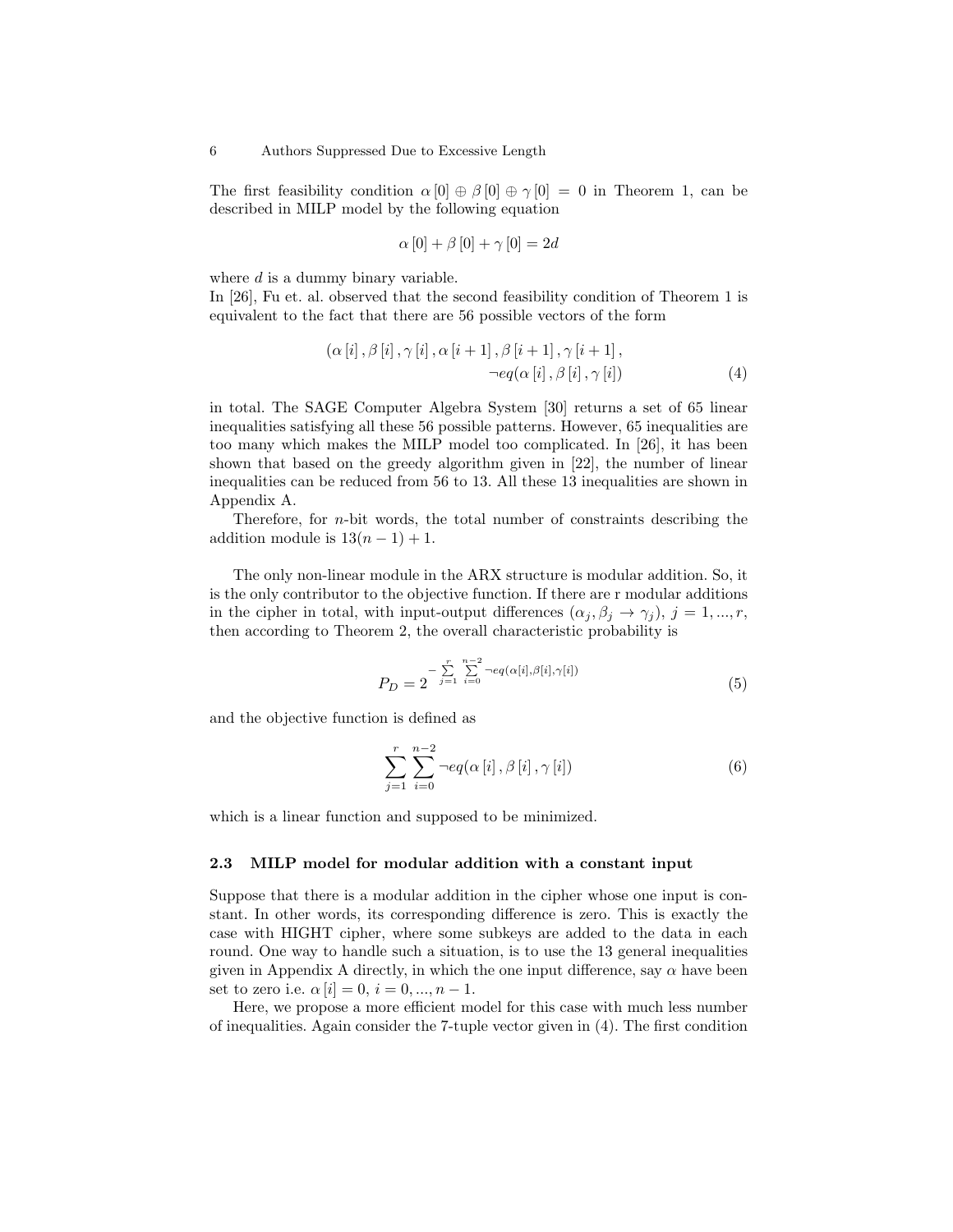

 $-\beta[i] + (\neg eq(\alpha[i], \beta[i], \gamma[i])) \geq 0,$  $-\gamma[i] + (\neg eq(\alpha[i], \beta[i], \gamma[i])) \geq 0,$  $\beta[i] + \gamma[i] - (\neg eq(\alpha[i], \beta[i], \gamma[i])) \geq 0,$  $\beta[i+1] - \gamma[i+1] + (\neg eq(\alpha[i], \beta[i], \gamma[i])) \geq 0,$  $-\beta[i+1]+\gamma[i+1]+(\neg eq(\alpha[i],\beta[i],\gamma[i]))\geq 0.$ 

of Theorem 1 is simplified to  $\beta[0] = \gamma[0]$ , considering  $\alpha[0] = 0$ . This new form does not need defining any new dummy variable, hence one bit saving in the number of variables of the problem.

To the second condition of Theorem 1, we add the new condition  $\alpha[i]$  =  $\alpha[i-1] = 0$ . So, the number of valid remaining vectors reduces to 14 possible patterns. Using the SAGE Computer Algebra System, we get a number of 10 linear inequalities satisfying all the 14 possible patterns and no impossible patterns. Then, we use the greedy algorithm to make this set smaller and finally the number of inequalities reaches from 10 to 5 inequalities (per bit), which is a great improvement in the number of constraints comparing to 13 inequalities per bit, in general case. In other words, for a n-bit modular addition, the number of constraints decreases by  $8(n-1)$  where n is the word size.

This set of inequalities are listed in Table 4. Obviously, the objective function does not change any.

Having defined the objective function and all the constraints for the target ARX cipher, the MILP model is complete and ready to be solved by a MILP solver. It worth mentioning that MILP solvers can return the number of distinct solutions along with the optimum value of the objective function.

# 3 Characteristic Probability and Differential Probability using MILP method

In order to precisely evaluate the security of block ciphers against differential analysis Lai et. al. first introduced the theory of Markov ciphers and made a distinction between a differential and a differential characteristic [31]. What is essentially important in the differential cryptanalysis is the input-output difference, no matter what the intermediate differences may be. However, for a given differential with fixed input-output differences, there could be potentially many characteristics that share the same input-output differences and so they all contribute to the differential probability. Such an effect is called strong differential effect [31]. In order to calculate the differential probability as accurately as pos-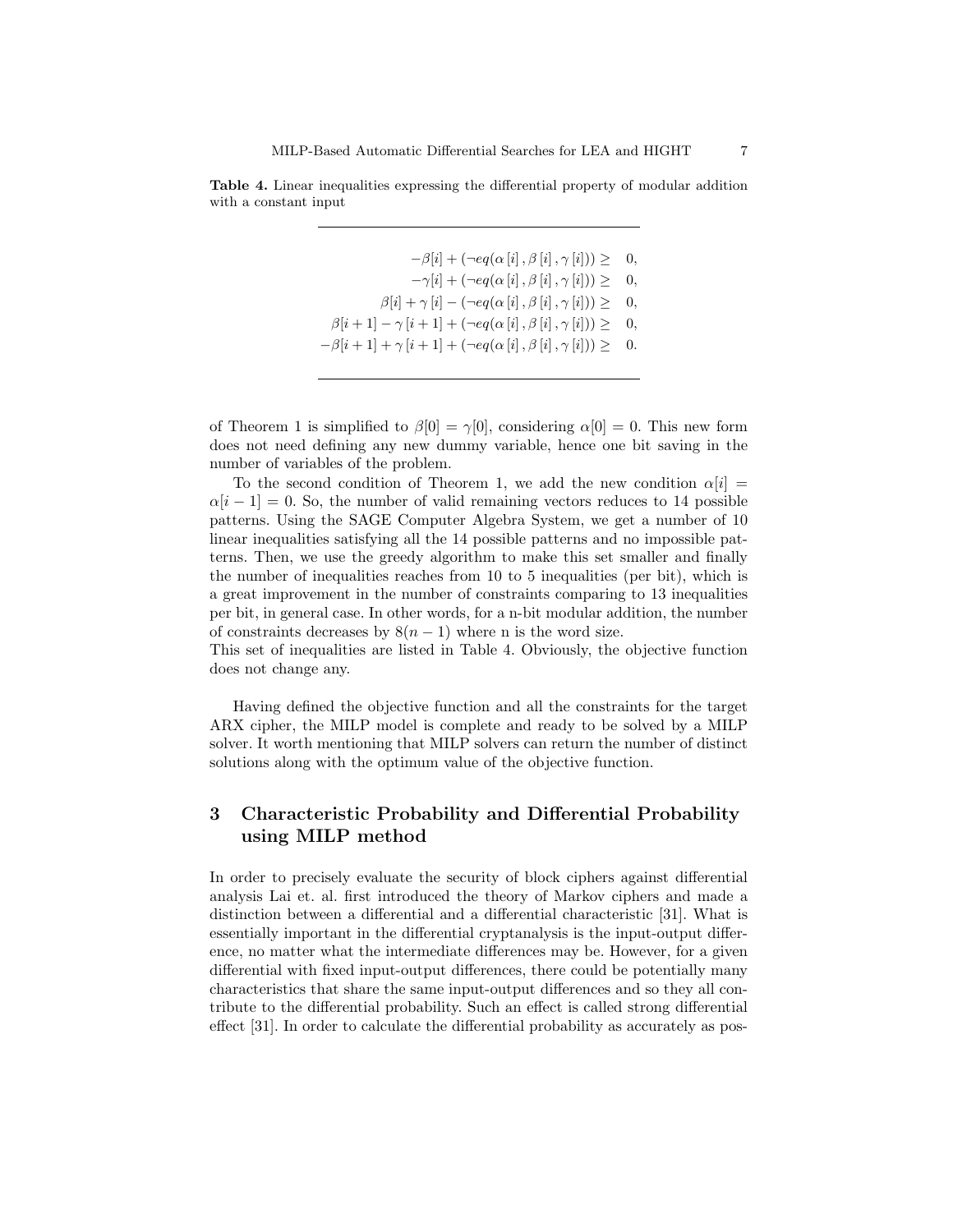sible, more characteristics sharing the same input and output difference should be counted in.

Therefore in general, any differential will have a probability greater than that of its most probable characteristic. So, by considering the differential probability rather than the characteristic probability, we calculate the true success rate of the differential cryptanalysis, not just a lower bound for that.

However, the MILP-based search tool finds only the most probable characteristic rather than differential. In the following we explain how to employ the MILP model to find not only the best characteristic, but also to compute the probability of the differential that matches this characteristic.

### 3.1 Computing differential probability

Assume that the MILP tool has already found the optimum characteristic with input-output difference  $(\Delta_{in}, \Delta_{out})$  and probability  $2^{-d}$ . It means that the objective function in the MILP model has optimum value equal to  $d$ . We can find other characteristics with the same input-output differences  $(\Delta_{in}, \Delta_{out})$  with probabilities equal to or less than  $2^{-d}$ .

We first introduce the notion of *probability polynomial* that we define for a compact and concise representation of probability of a differential and its corresponding characteristics. The probability polynomial of a specific differential with a given input-output difference is defined as follows

$$
p(x) = p_0 x^d + p_1 x^{d+1} + p_2 x^{d+2} + \dots \tag{7}
$$

Where  $p_i$  is the number of distinct characteristics with the probability of  $2^{-(d+i)}$ ,  $i = 0, 1, \dots$  It is clear that the probability of the corresponding characteristic can be calculated by evaluating  $p(x)$  at  $x = \frac{1}{2}$ . In particular, we consider only the first N monomials of  $p(x)$ , i.e.

$$
p(x) \simeq p_0 x^d + p_1 x^{d+1} + \dots + p_N x^{d+N}
$$
 (8)

where N is actually selected in such way that at  $x = \frac{1}{2}$  the last term is negligible comparing to the sum of other terms i.e.,

$$
p_{N+1}2^{-(d+N+1)} < \sum_{i=0}^{N} p_i 2^{-(d+i)} \tag{9}
$$

In order to construct the probability polynomial for a cipher using the MILP method, the following steps should be done:

- 1. build a MILP model for differential characteristic for the target cipher according to Section 2, without any extra constraint. Solve this model to obtain the input and output differences of the optimum differential characteristic  $(\Delta_{in}, \Delta_{out})$ , along with its probability which is  $2^{-d}$ .
- 2. For  $i = 0$  to  $N 1$ , Add three new constraints to the original MILP model as follows, then solve it to find  $p_i$ .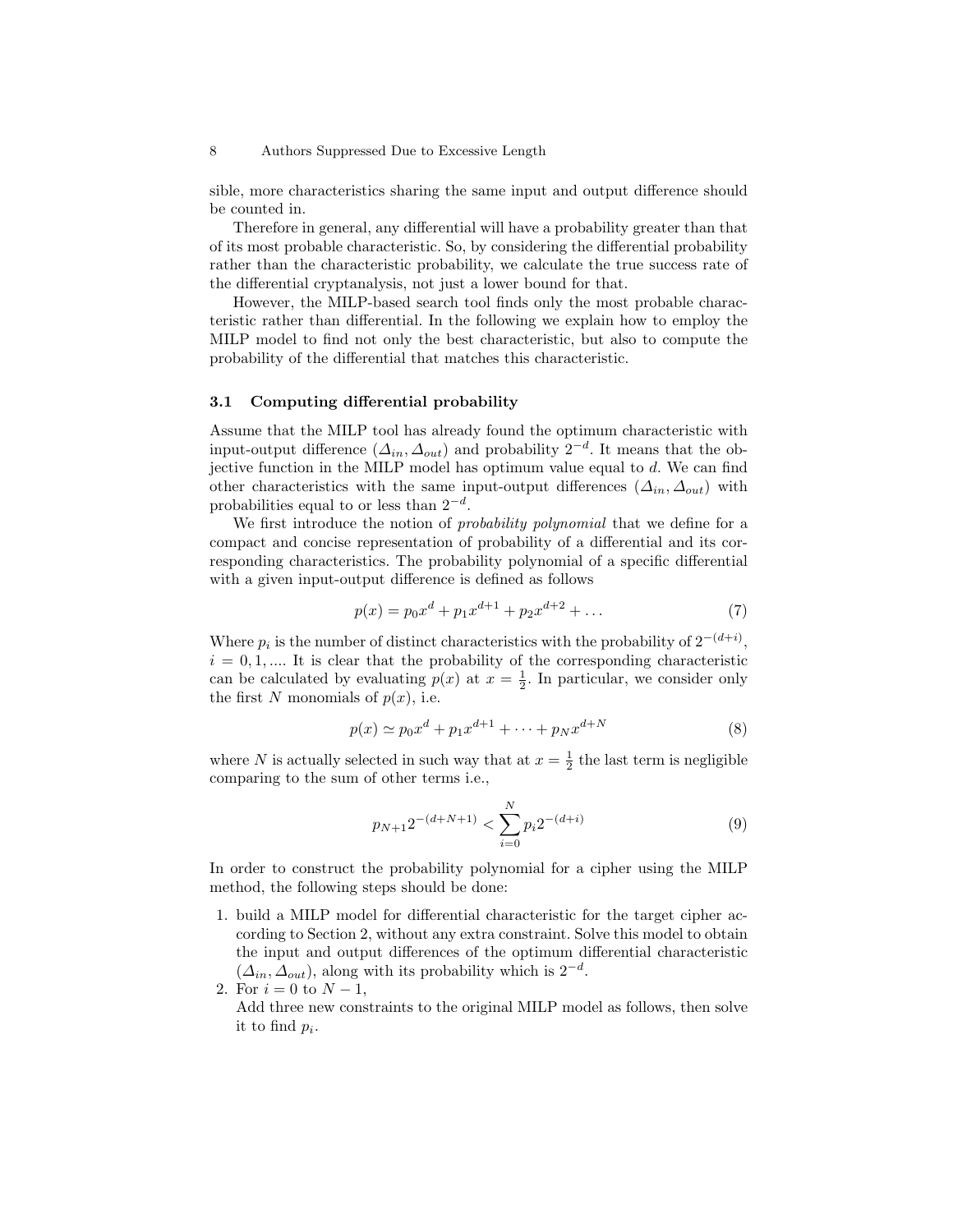

Fig. 1. Obtaining a longer characteristic from two shorter ones.

- Set the input-output difference equal to  $(\Delta_{in}, \Delta_{out})$  found in Step 1.
- Add a new constraint that puts the objective function equal to  $d + i$ .

Despite the first step that we need that the MILP solver returns the optimum solution along with the values of variables, in the second step it is sufficient to configure the MILP solver to return the number of optimum solutions only.

### 3.2 Sub-optimal solutions

The MILP problem is inherently a NP-complete problem. So, for a differential cryptanalysis with a complex MILP model containing a large number of variables and constraints, it is not unexpected that the problem can not be resolved by a MILP solver. This situation occurs when the number of rounds attacked is increased.

In such problems if the solver fails to solve the problem as a whole, a suboptimal solution may suffice. To find a sub-optimal solution, it is very conventonal to divide the r-round cipher into two  $r_1$  and  $r_2$ -round subciphers  $(r = r_1 + r_2)$ , and solve each problem independently [26, 32]. Definitely, the output difference of the first subcipher must be the same as the input difference of the second subcipher. So, the MILP models of the first  $r_1$ -round and second  $r_2$ -round subciphers must have an extra constraint which is respectively the out put difference =  $\Delta$  and the input difference =  $\Delta$ . Finally, If the optimum value of the first and second problems are  $d_1$  and  $d_2$  respectively, the sub-optimum value for the full r-round problem would be  $d = d_1 + d_2$ . This process has been shown in Figure 1. This is exactly equal to the main  $r$ -round problem which is subjected to the extra constraint  $\Delta_{r_1} = \Delta$ .

The only thing that remains is to limit the candidate values of  $\Delta$  to a small enough set with appropriate values. We should search this set of  $\Delta$  and choose the one with the highest  $d$  value. The differential property of modular addition shows that the more active bits in the input-output differences, potentially the weaker probability of the differential. So, a common choice for  $\Delta$  is always a low-weight one, e.g. those with only one active bit.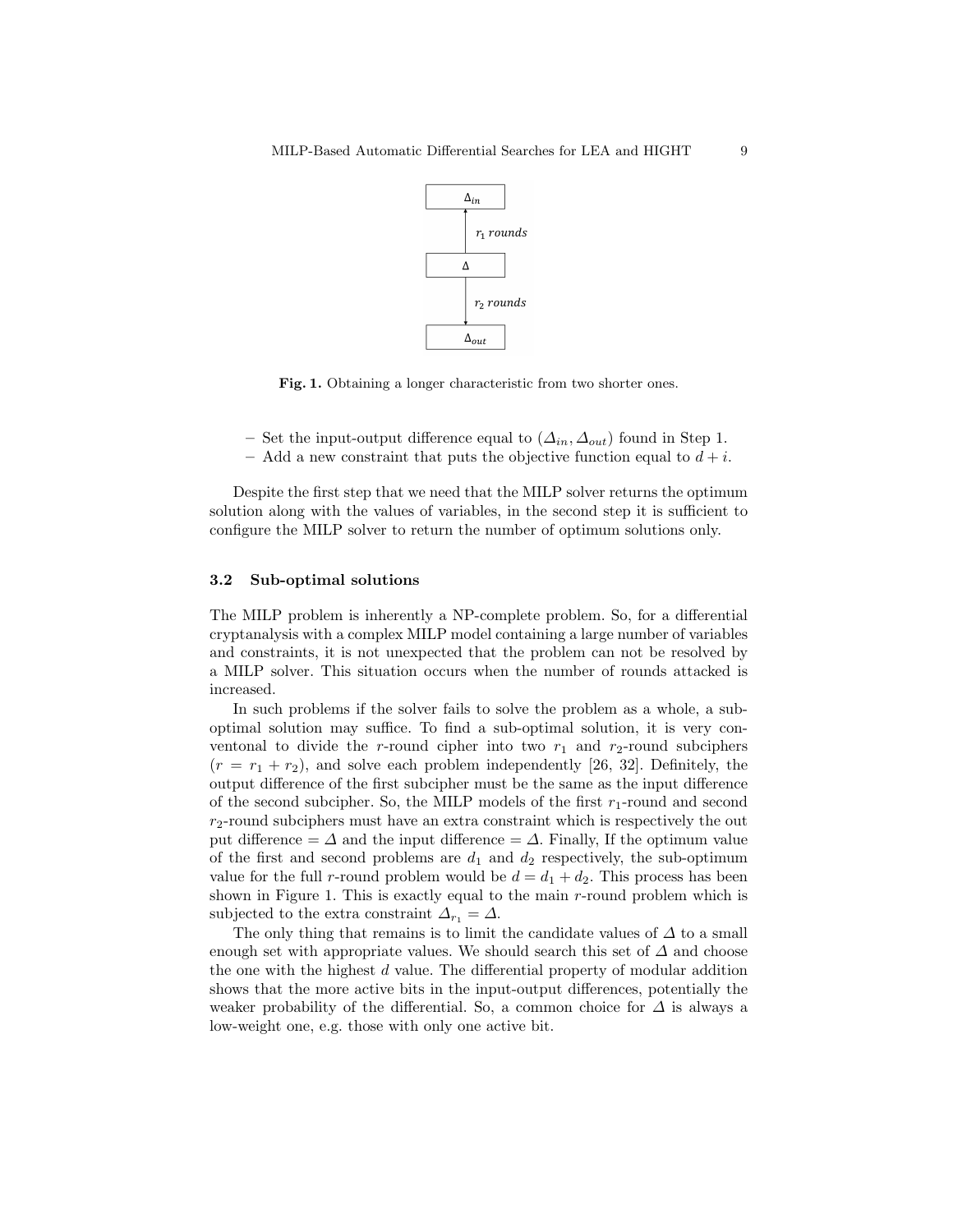10 Authors Suppressed Due to Excessive Length



Fig. 2. The round function of LEA.

After finding the best  $\Delta$  and the associated optimum values  $d_1$  and  $d_2$ , we run the above explained algorithm for the two subciphers independently, to construct the two probability polynomials  $p_1(x)$  and  $p_2(x)$ . To derive the probability polynomial of the main r-round cipher, it is needed to consider all possible r-round characteristics by combining each  $r_1$ -round characteristic and each  $r_2$ round characteristic. This process is exactly equivalent to multiplying the probability polynomials of the two subciphers. So, the probability polynomial of the main r-round differential would be

$$
p(x) = p_1(x)p_2(x) \tag{10}
$$

In general, the main problem may be so complex that dividing the r-round cipher into just two subciphers may not be sufficient. So, let the r-round cipher be divided into k subciphers with probability polynomials  $p_i(x)$ ,  $i = 1, \ldots, k$ . Clearly, the output difference of subcipher  $i$  is equal to the input difference of subcipher  $i + 1$ . Finally, the probability polynomail of the r-round cipher is

$$
p(x) = \prod_{i=1}^{k} p_i(x)
$$
 (11)

and the differential probability is  $p(x)|_{x=\frac{1}{2}}$ .

# 4 Differntial Analysis of LEA block cipher using MILP method

LEA is an ARX block cipher proposed by Hong et al. in WISA 2009 [9]. It provides a high-speed software encryption on general-purpose processors. It has the block size of 128 bits and the key size of 128, 192, or 256 bits. There are some cryptanalysis on LEA including [35, 36].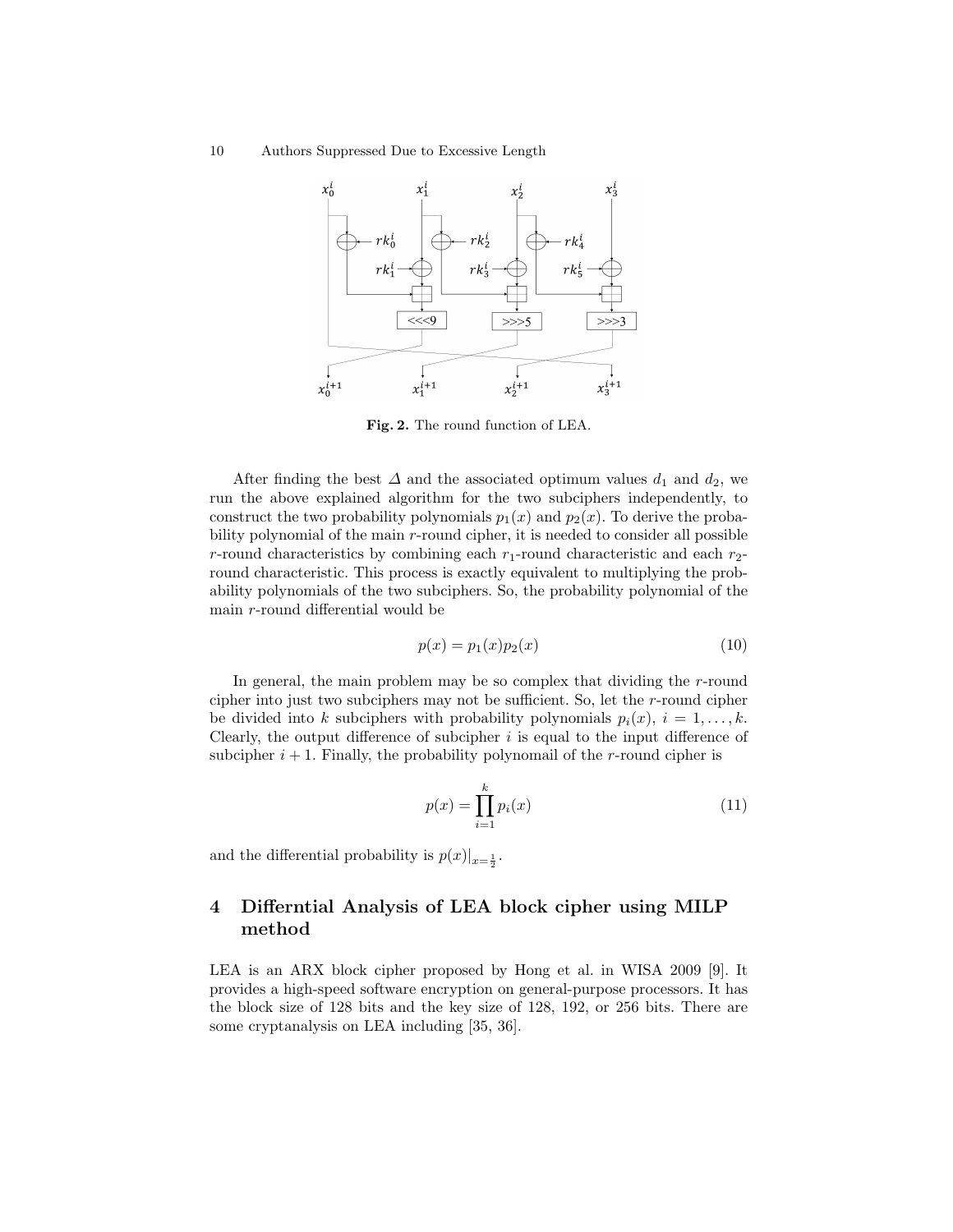In [9] the designers have proposed the first differential analysis of their scheme. Their analysis is confined to finding characteristic probability and not differential probability. The characteristic under consideration has been found by linearizing LEA (replacing modular addition with XOR) and conditioned that the Hamming weight of the difference at the middle of the cipher is small. So, their best findings are 12-round and 11-round characteristics with probabilities  $2^{-128}$  and  $2^{-98}$ , respectively. Song et al [32] used a search method based on SAT solvers and found characteristics and differentials for 12 rounds and 13 rounds of LEA with probability better than  $2^{-128}$ . There is also an informaly published work on 12-round<sup>1</sup> LEA with probability  $2^{-121}$  [33] using a search method based on the Nested Monte-Carlo algorithm. In this section we report our MILP-based results which outperform the previous ones [9, 32]. All results on LEA have been summarized in Tab. 1.

#### 4.1 LEA specification

The encryption algorithm of LEA works as follows. It maps a plaintext of four 32-bit words  $(x_0^0, x_1^0, x_2^0, x_3^0)$  into a ciphertext  $(x_0^r, x_1^r, x_2^r, x_3^r)$  using a sequence of r rounds, where  $r = 24$  for LEA-128,  $r = 28$  for LEA-192 and  $r = 32$  for LEA-256. The round function for round  $i, i = 0, \ldots, r - 1$  is defined as follows:

$$
x_0^{i+1} \leftarrow ((x_0^i \oplus rk_0^i) + ((x_1^i \oplus rk_1^i)) \ll 9
$$
  
\n
$$
x_1^{i+1} \leftarrow ((x_1^i \oplus rk_2^i) + ((x_2^i \oplus rk_3^i)) \gg 5
$$
  
\n
$$
x_2^{i+1} \leftarrow ((x_2^i \oplus rk_4^i) + ((x_3^i \oplus rk_5^i)) \gg 3
$$
  
\n
$$
x_3^{i+1} \leftarrow x_0^i.
$$
\n(12)

One round of LEA cipher has been shown in Fig. 2.

#### 4.2 MILP-based search for characteristics and differentials of LEA

According the MILP model for differential attack on ARX structures described in Section 2, we can construct an MILP model for one-round and hence any arbitrary rounds of LEA cipher. All the XOR operations in LEA are used for key addition which are bypassed in the differential attack. So, for each round of LEA our model includes three modular additions and a bit permutation as for the rotation and words swapping. Therefore, the total number of constrains would be  $3(13(n-1)+1)+4n$ , where the word size in LEA is  $n = 32$ . So, the total number of constraints for each rounds of LEA becomes 404.

However, in order to search a r-round LEA without any extra constraint, the MILP model will become too complex to be solved for  $r \geq 4$ . Therefore, according to the discussion in Section 3.2, we choose the strategy of finding a sub-optimal solution and construct a long characteristic from two short ones.

 $1$  This work is incorrectly reported as a 13-round characteristic in [33].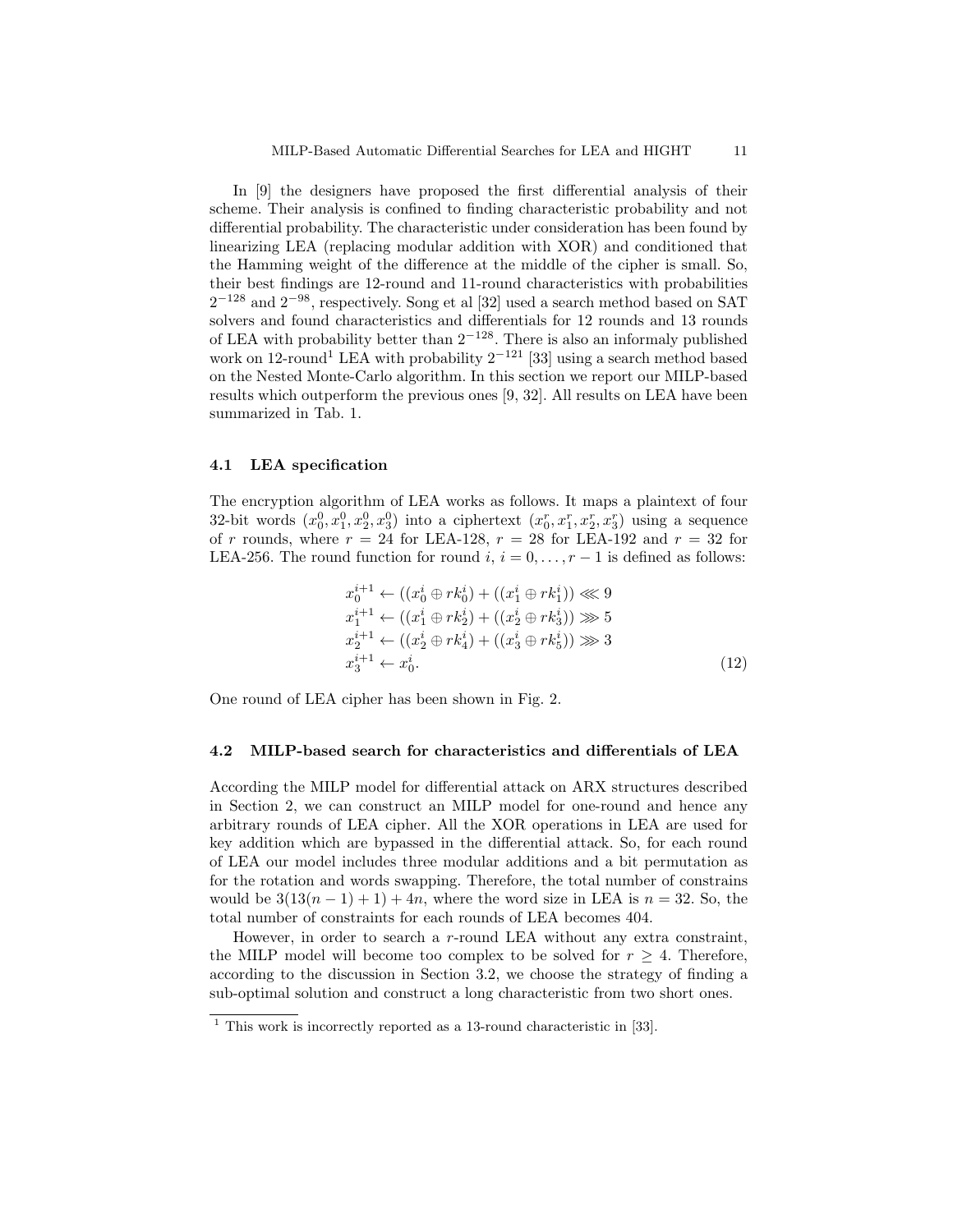| Rounds               | 12-round                                         |           |
|----------------------|--------------------------------------------------|-----------|
|                      | $\Delta x_0  \Delta x_1  \Delta x_2  \Delta x_3$ | $log_2 p$ |
| $\theta$             | C0000000C04000804040001040400012                 |           |
| 1                    | 80010000800000044000001440000010                 | $^{-13}$  |
| $\overline{2}$       | 02000800820000001000000010010800                 | $-8$      |
| 3                    | 00100100001000000000200002000800                 | $-4$      |
| $\overline{4}$       | $000200000001$ $FF000040030000100100$            | $-15$     |
| 5                    | 000200000002000000006000000020000                | $-25$     |
| 6                    | 0000000000000000000000000000020000               | -5        |
| 7                    | 0000000000000000000004000000000000               | $-1$      |
| 8                    | 00000000000006000000080000000000                 | $-3$      |
| 9                    | 000400000000001000000100000000000                | $-6$      |
| 10                   | 08042000800000080000002000040000                 | $-5$      |
| 11                   | 00401110C40000000000800408002000                 | $-8$      |
| 12                   | 80222188222004008100140000401110                 | $-14$     |
| $\sum_{r} \log_2 pr$ |                                                  | $-107$    |
| $\log_2 p_{diff} >$  |                                                  | $-95.86$  |

Table 5. Sub-optimal characteristic for 12-round LEA

Analysis of 12-round LEA To this end, we first analyse  $r = 12$  rounds of LEA by dividing it into two subciphers of  $r_1 = r_2 = 6$  rounds. The first subcipher has exactly one active bit, say bit  $i$ , in its output difference and the second one has the same difference in its input. The two problems are solved independently and optimum values  $d_1$  and  $d_2$  are derived for  $i = 0, ..., 127$ . Among all 128 possible cases, the sub-optimal characteristic for 12-round LEA is that with the minimum  $d = d_1 + d_2$ . So, in this way we found a 12-round characteristic for LEA with the additional constraint that its internal difference at round 6 has Hamming weight equal to one.

A 6-round MILP problem for LEA, which is constrained to Hamming weight one either in input or in output, is solvable by the solver fortunately. Among all 128 possible cases, the best one occurs at  $i = 110$  which is equal to a 12-round characteristic with internal difference  $\Delta_6 = (00000000, 0000000, 00000000, 00020000)$ . For this case  $d_1 = 70$  and  $d_2 = 37$ . So, the corresponding sub-optimum 12-round characteristic has  $d = 107$ . The details of this characteristic is reflected in Tab. 5.

In order to find the differential probability corresponding to the sub-optimum characteristic, we first find probability polynomials  $p_1(x)$  and  $p_2(x)$  according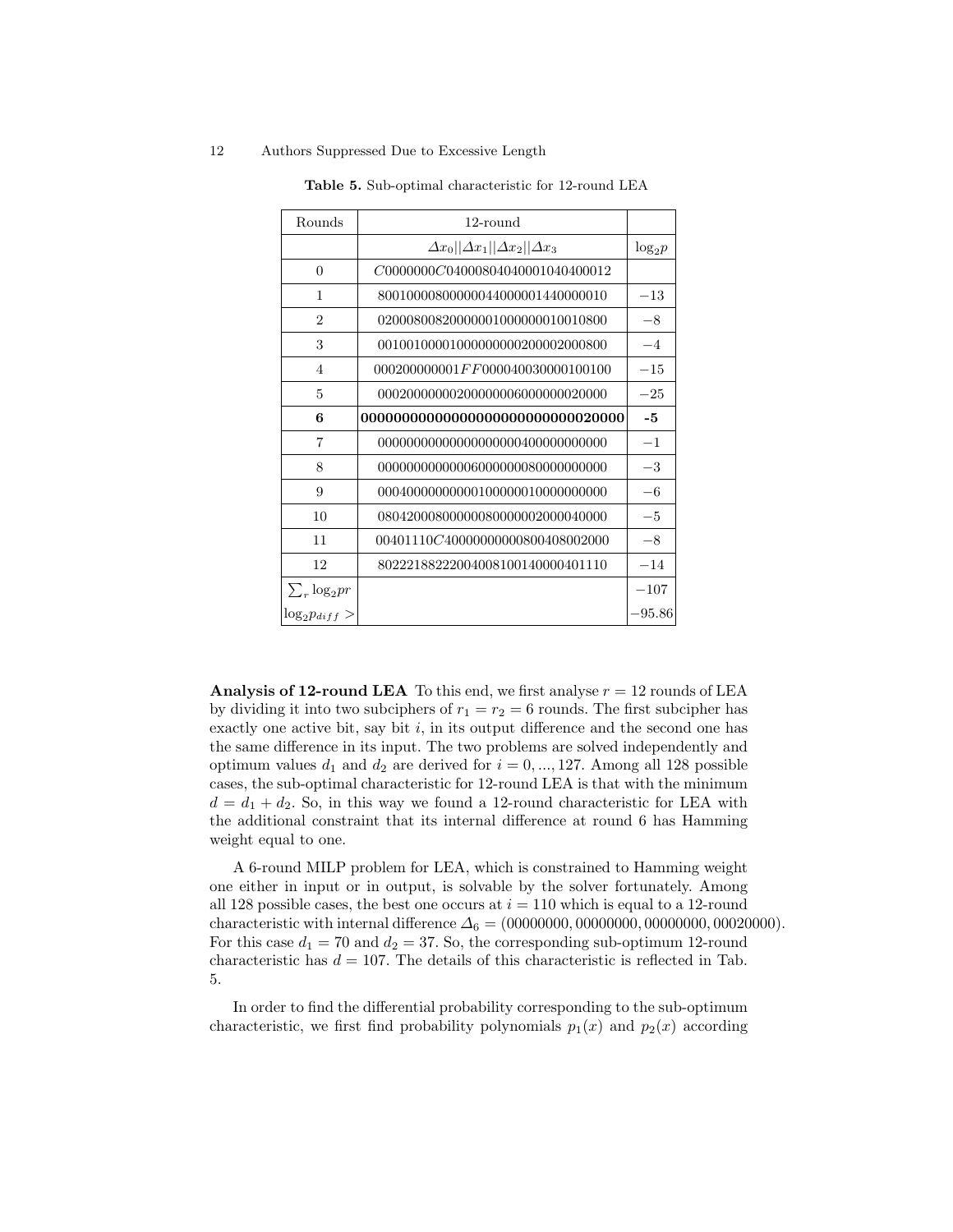to the algorithm explained in Section 3.1.

$$
p_1(x) = 3x^{70} + 9x^{71} + 32x^{72} + 101x^{73} + 245x^{74} + 635x^{75} + 1462x^{76} + 3107x^{77} + 5264x^{78},
$$
\n(13)

$$
p_2(x) = 2x^{37} + 0x^{38} + 10x^{39} + 15x^{40} + 24x^{41} + 70x^{42} + 112x^{43} + 254x^{44} + 505x^{45} + 731x^{46}.
$$
 (14)

Now we obtain the probability polynomial for 12-round differential as follows.

$$
p(x) = \prod_{i=1}^{2} p_i(x) = p_1(x)p_2(x)
$$
  
=  $6x^{107} + 18x^{108} + 94x^{109} + 337x^{110} + 1017x^{111} + 3186x^{112} + 8623x^{113} + 22673x^{114} + 55008x^{115} + 111568x^{116} + 254616x^{117} + 463615x^{118} + 866416x^{119} + 1587582x^{120} + 2581241x^{121} + 3974813x^{122} + 4929537x^{123} + 3847984x^{124}$  (15)

Finally, by evaluating  $p(x)$  at  $x = \frac{1}{2}$  we end up with the differential probability of 12-round LEA, which is

$$
p(x)\Big|_{x=\frac{1}{2}} = 2^{-95.8629} \tag{16}
$$

Analysis of 13-round LEA In order to find a sub-optimum 13-round characteristic, we first examined the scenario of dividing it into 6-round and 7-round subciphers. However, the MILP problem for 7-round is not solvable, even constrained to weight one in the input or output. So, we have to divide the cipher into three subciphers. A good choice, though not necessarily the best one, is to continue the already found 12-round characteristic. So, in case of the 13-round, the first two subciphers would be the two previously found 6-round subciphers and the third one would be a 1-round which is constrained such that its input difference is equal to the output difference of the second subcipher, i.e.  $\Delta_{12}$  = 80222188222004008100140000401110. This 1-round characteristic along with the two previous 6-rounds are reported in Tab. 6. Comparing Tables 5 and 6, one can realize that two distinct maximal probability characteristics are reported in these tables, but with the same  $\Delta_1$  and the same  $\Delta_{12}$ . The corresponding probability polynomial  $p_3(x)$  has only one monomial which is expected due to the shortness of the subcipher.

$$
p_3(x) = x^{20} \tag{17}
$$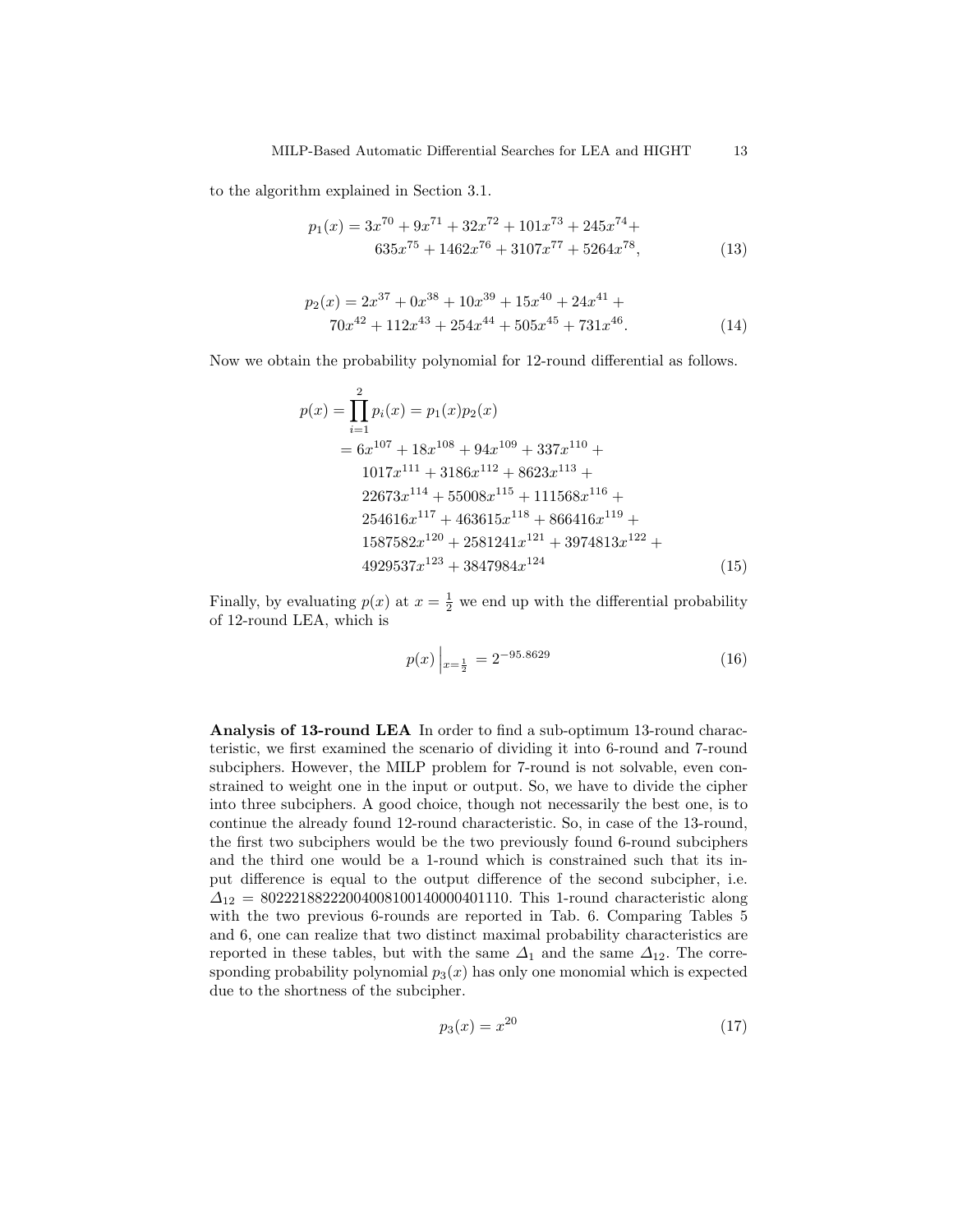| Rounds               | 13-round                                         |           |
|----------------------|--------------------------------------------------|-----------|
|                      | $\Delta x_0  \Delta x_1  \Delta x_2  \Delta x_3$ | $log_2 p$ |
| $\theta$             | C0000000C04000804040001040400012                 |           |
| 1                    | 800100008000000C40000004C0000000                 | $-13$     |
| $\overline{2}$       | 02001800820000008000000080010000                 | $-8$      |
| 3                    | 00300100001000000000200002001800                 | $-4$      |
| $\overline{4}$       | $000200000001$ $FF000040010000300100$            | $-15\,$   |
| 5                    | 00020000000200000002000000020000                 | $-25$     |
| 6                    |                                                  | -5        |
| 7                    | 000000000000000000000400000000000                | $-1$      |
| 8                    | 00000000000002000000080000000000                 | $-2$      |
| 9                    | 00040000000000300000010000000000                 | $-5$      |
| 10                   | 08002000800000080000002000040000                 | $-7$      |
| 11                   | 00401110C40000000000800408002000                 | $-8$      |
| 12                   | 80222188222004008100140000401110                 | $-14$     |
| 13                   | 0449114405190080102800 $A180222088$              | $-20$     |
| $\sum_{r} \log_2 pr$ |                                                  | $-127$    |
| $\log_2 p_{diff} >$  |                                                  | $-115.86$ |

Table 6. Sub-optimal differential characteristics for 13-round LEA

Therefore, the probability polynomial of the proposed sub-optimal 13-round characteristic is

$$
p(x) = \prod_{i=1}^{3} p_i(x) = p_1(x)p_2(x)p_3(x)
$$
  
=  $6x^{127} + 18x^{128} + 94x^{129} + 337x^{130} + 1017x^{131} + 3186x^{132} + 8623x^{133} + 22673x^{134} + 55008x^{135} + 111568x^{136} + 254616x^{137} + 463615x^{138} + 866416x^{139} + 1587582x^{140} + 2581241x^{141} + 3974813x^{142} + 4929537x^{143} + 3847984x^{144}$  (18)

Finally, the 13-round differential probability is calculated as

$$
p(x)\Big|_{x=\frac{1}{2}} = 2^{-115.8629} \tag{19}
$$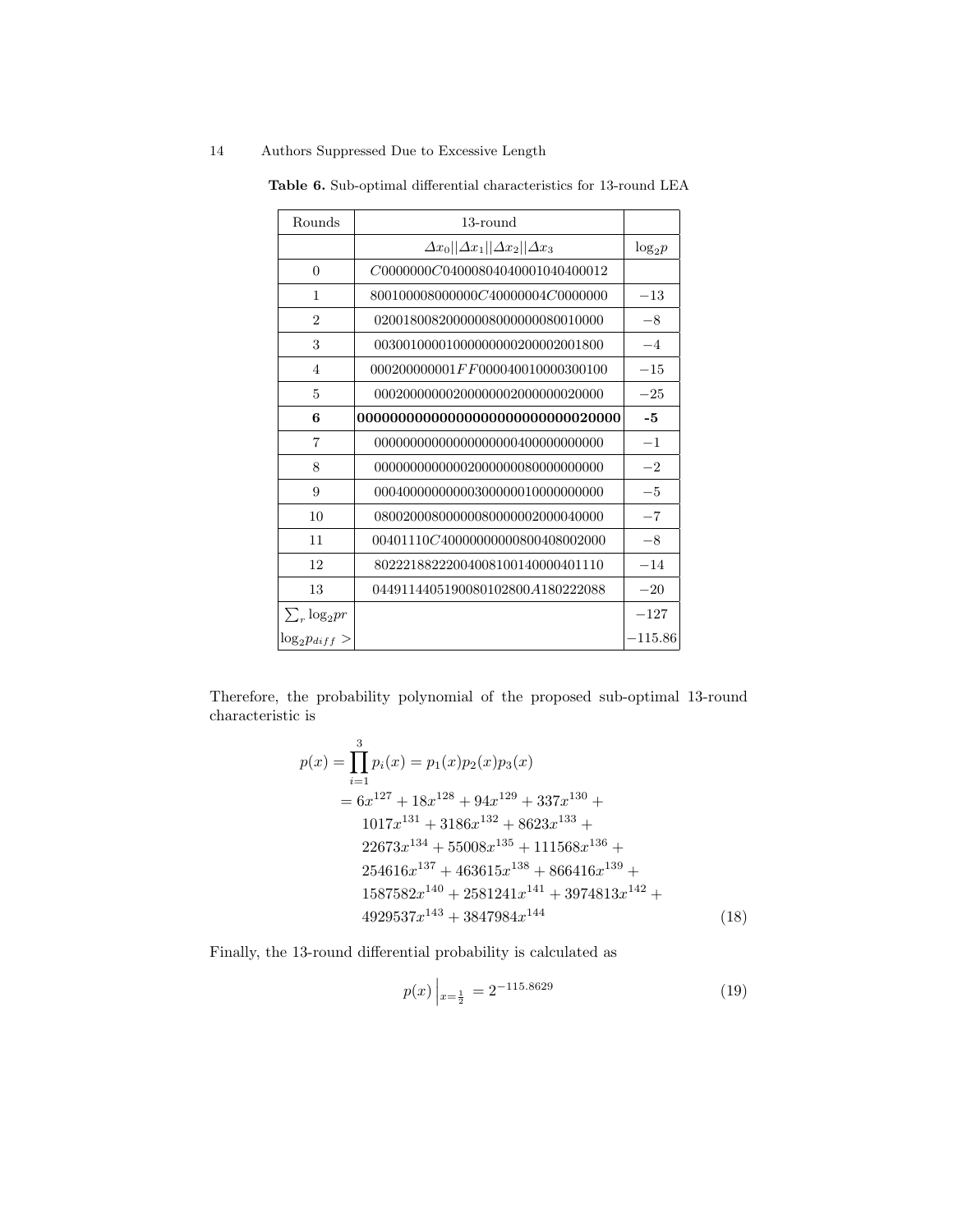

Fig. 3. Round function of HIGHT cipher

# 5 Differntila Analysis of HIGHT block cipher using MILP method

Hong et al. [13] proposed a new block cipher HIGHT with 64-bit block length and 128-bit key length, which is suitable for low-cost, low-power, and ultra-light implementation. HIGHT is approved by Korea Information Security Agency (KISA) and is adopted as an International Standard by ISO/IEC 18033-3 [13]. This made this cipher an attractive target for cryptanalyses [37–41].

Although HIGHT has been received much attention from the cryptanalysers, few work is focused on finding the best possible differential characteristic. The first one is the designers' analysis [13], where an evaluation of differential attack is provided by linearizing it. According to this analysis, without any discussion about differential probability, the best differential characteristic found for 11-round of HIGHT has been reported with the probability of  $2^{-58}$ . The other one is a recent one [34] in which differential characteristics are found using a so-called refined MILP model for up to 13 rounds of HIGHT. In the rest of this section we introduce new 11-round, 12-round and 13-round differential characteristics/differentials found using our efficient MILP model.

### 5.1 HIGHT specifications

HIGHT has a 32-round iterative structure which is a variant of generalized Feistel network. Whitening keys are applied before the first round and after the last round. One round of HIGHT is shown in Fig. 3, where  $(X_7^i | X_6^i |,..., | X_0^i)$  and  $(SK_{4i+3}|SK_{4i+2}|SK_{4i+1}|SK_{4i})$  indicate the 64 bits input and 32 bits subkey of the i-th round respectively. Each word in HIGHT is a byte. Two subkeys  $SK_{4i+1}$ and  $SK_{4i+3}$  are added to the data in mod  $2^8$  while the two other ones are XORed to data.  $F_0$  and  $F_1$  are two linear functions with 8 bits input and 8 bits output which work as follows.

$$
F_0(x) = (x \lll 1) \oplus (x \lll 2) \oplus (x \lll 7)
$$
  
\n
$$
F_1(x) = (x \lll 3) \oplus (x \lll 4) \oplus (x \lll 6)
$$
\n(20)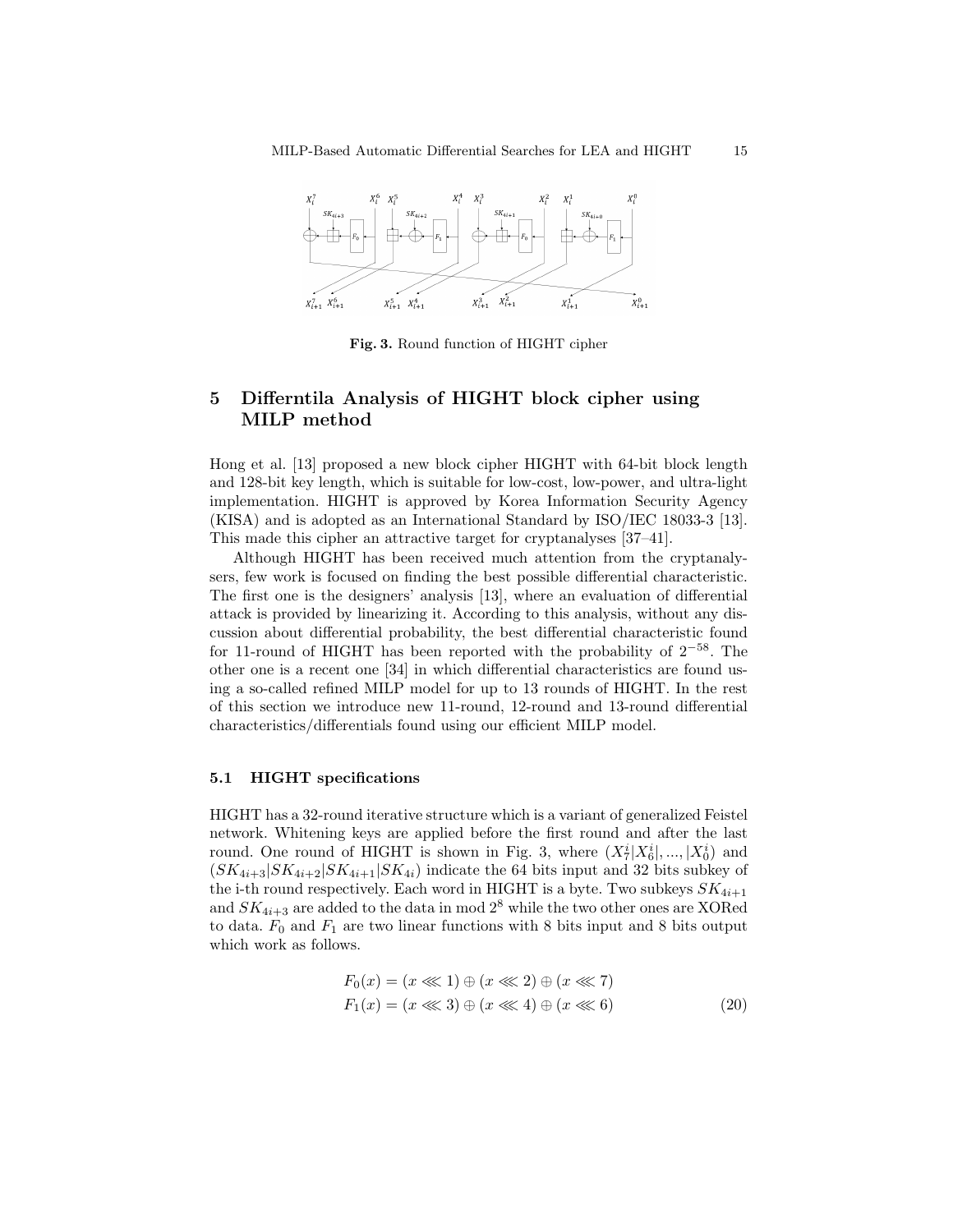| Rounds               | First characteristic [34]                                        |       | Second characteristic (new)                              |           |
|----------------------|------------------------------------------------------------------|-------|----------------------------------------------------------|-----------|
|                      | $\Delta x_0  \Delta x_1  \cdots  \Delta x_6  \Delta x_7 log_2 p$ |       | $\Delta x_0  \Delta x_1  \cdots  \Delta x_6  \Delta x_7$ | $log_2 p$ |
| $\Omega$             | 00008227213AEE01                                                 |       | B000C003000081E2                                         |           |
| $\mathbf{1}$         | 000027A03A460100                                                 | $-6$  | 00E803000000E2B0                                         | $-3$      |
| $\overline{2}$       | 0000 <i>A</i> 0 <i>B</i> 84 <i>E</i> 010000                      | $-6$  | E80700000000D002                                         | $-8$      |
| 3                    | 0000B8C801000000                                                 | $-4$  | 0E00000000000279                                         | $-4$      |
| $\overline{4}$       | 0000C80100000000                                                 | $-4$  | 0000000000007907                                         | $-1$      |
| $\mathbf{5}$         | 0000010000000000                                                 | $-3$  | 0000000000000700                                         | $-5$      |
| 6                    | 0001000000000000                                                 | $-1$  | 0000000000010000                                         | $-3$      |
| $\overline{7}$       | 0100000000000082                                                 | $-2$  | 0000008201000000                                         | $-2$      |
| 8                    | 00000000009C8201                                                 | $-3$  | 009C820100000000                                         | $-3$      |
| 9                    | 000000039C7A0100                                                 | $-8$  | 9C7A010000000003                                         | $-8$      |
| 10                   | 00E803BC7A010000                                                 | $-5$  | 7A01000000E803BC                                         | $-5$      |
| 11                   | E800BCF801000002                                                 | $-6$  | 01000002E800BCF8                                         | $-6$      |
| 12                   | 00B6F80100B002E8                                                 | $-5$  | 009002E800B6F801                                         | $-5$      |
| $\sum_{r} \log_2 pr$ |                                                                  | $-53$ |                                                          | $-53$     |

Table 7. Differential characteristics for 12-round HIGHT

# 5.2 MILP-based search for characteristics and differentials of HIGHT

The set of operations used in one round of HIGHT is as follows: two modular additions, two modular additions with one constant input (discussed in sec 2.3), two XORs, two  $F_0$  functions, two  $F_1$  functions, and a final swapping. There are also two XOR operations with subkeys which are effectless in differential attack and would be omitted from our model. Summing up all the constraints related to the above operations, our model has a number of  $50n-32$  constraints for one round where  $n = 8$ . The reader should be noted that by enjoying the new more efficient model giving in Section 2.3, the amount of reduction in the number of constraints is  $2(8(n-1)) = 112$ , per round.

Similar to LEA, it is impossible to solve a 11-round MILP model as a whole. So, again searching for the sub-optimal solutions explained in 3.2 would be a reasonable strategy here. In the following our results on 11, 12 and 13 rounds of HIGHT are reported.

Analysis of 11 and 12-round HIGHT According to the rule of sub-optimal solution searching, we divide the 12-round cipher into two 6-round subciphers and independently search each of them. The best 12-round differential characteristics have probability  $2^{-53}$  and there are two such characteristics for HIGHT,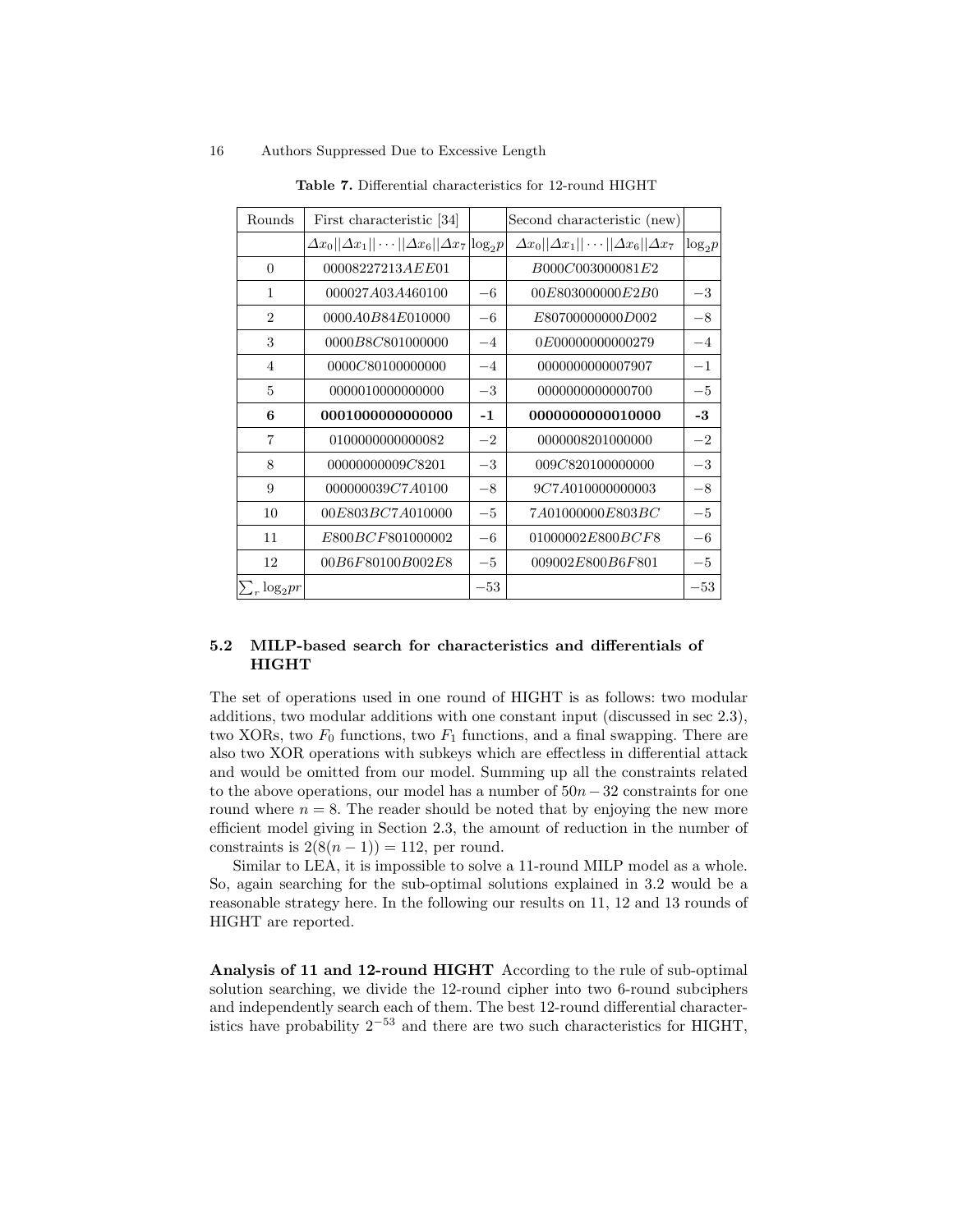| Rounds               | First characteristic                                      |            | Second characteristic                                             |       |
|----------------------|-----------------------------------------------------------|------------|-------------------------------------------------------------------|-------|
|                      | $\Delta x_0  \Delta x_1  \cdots  \Delta x_6  \Delta x_7 $ | $\log_2 p$ | $\Delta x_0  \Delta x_1  \cdots  \Delta x_6  \Delta x_7 \log_2 p$ |       |
| $\theta$             | 01004483E20084F2                                          |            | 01004483E20084F2                                                  |       |
| 1                    | 000083E20080F201                                          | $-3$       | 20005 <i>E</i> 030000 <i>AB</i> 3 <i>B</i>                        | $-3$  |
| $\overline{2}$       | 0000E2C1804A0100                                          | $-9$       | 004A030000003B20                                                  | $-7$  |
| 3                    | 0000C1184A010000                                          | $-6$       | 4A010000000020B8                                                  | $-10$ |
| $\overline{4}$       | 000018C801000000                                          | $-6$       | 010000000000 <i>B8C8</i>                                          | $-4$  |
| 5                    | 0000C80100000000                                          | $-4$       | 000000000000C801                                                  | $-4$  |
| 6                    | 0000010000000000                                          | $-3$       | 0000000000000100                                                  | $-3$  |
| 7                    | 0001000000000000                                          | $-1$       | 0000000000010000                                                  | $-1$  |
| 8                    | 0100000000000082                                          | $-2$       | 0000008201000000                                                  | $-2$  |
| 9                    | 00000000009C8201                                          | $-3$       | 009C820100000000                                                  | $-3$  |
| 10                   | 000000039C7A0100                                          | $-8$       | 9C7A010000000003                                                  | $-8$  |
| 11                   | 00E803BC7A010000                                          | $-5$       | 7A01000000E803BC                                                  | $-5$  |
| 12                   | E800BCF801000002                                          | $-6$       | 01000002E800BCF8                                                  | $-6$  |
| 13                   | 00B6F80100B002E8                                          | $-5$       | 009002E800B6F801                                                  | $-5$  |
| $\sum_{r} \log_2 pr$ |                                                           | $-61$      |                                                                   | $-61$ |

Table 8. Differential characteristics for 13-round HIGHT

one of which was found in [34]. In the first one, reported in [34] too, the internal difference at round six is (0001, 0000, 0000, 0000) and in the other one, reported for the first time in this paper, it is (0000, 0000, 0001, 0000). These two characteristics have been shown in Tab. 8.

Having found the sub-optimum characteristics, we start searching for the other characteristics with the same input/output difference to compute the differential probability. For the second case, the probability polynomials of subciphers are derived as follows.

$$
p_1(x) = x^{24} + x^{33} + x^{35} + x^{38} + x^{39} + 3x^{41} + 2x^{42}
$$
  
\n
$$
p_2(x) = x^{29} + 4x^{40} + 4x^{41} + 4x^{42} + 15x^{43}
$$
\n(21)

and the probability polynomial of the 12-round characteristic is

$$
p(x) = p_1(x)p_2(x)
$$
  
=  $x^{53} + x^{62} + 5x^{64} + 4x^{65} + 4x^{66} + 16x^{67} + x^{68} + 3x^{70} + 2x^{71} + 4x^{73} + 4x^{74} + 8x^{75} + 4x^{76} + 19x^{77} + 19x^{78} + 8x^{79} + 8x^{80} + 31x^{81} + 35x^{82} + 20x^{83} + 53x^{84} + 30x^{85}$  (22)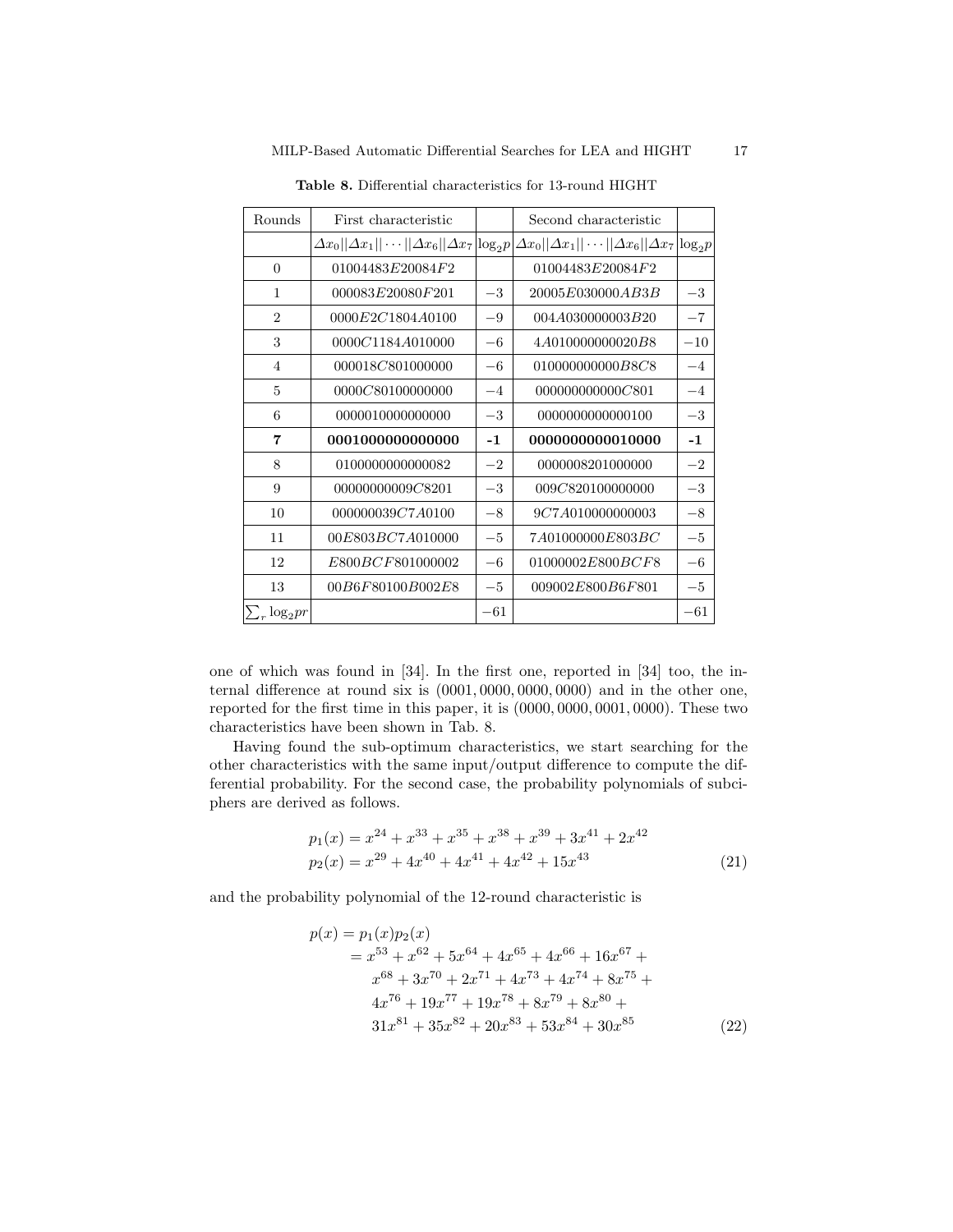An interesting observation about HIGHT is that, despite LEA, it does not show a strong differential effect. The probability polynomial is sparse and a small number of characteristics with insignificant probabilities matches this differential. Hence, the differential probability is approximately equal to its only dominant characteristic probability which is equal to

$$
p(x)|_{x=\frac{1}{2}} \simeq 2^{-53} \tag{23}
$$

To have a comparison with 11-round characteristic found in [13], we can omit the last round of these 12-round characteristics to come up with a 11-round characteristics with probability  $2^{-47}$ . However, we repeated the search for sub-optimal solution for the 11-round problem and found a characteristic with probability  $2^{-45}$  which is much more efficient than that found in [13] with probability  $2^{-58}$ .

Analysis of 13-round HIGHT The 13-round sub-optimal characteristic of HIGHT would be found by dividing it into 7 and 6-round subciphers, respectively. These characteristics are reflected in Tab. 7. The best two characteristics constrained to have weight one at the middle (round 7). For the 13-round case, the best found characteristics have the differences (0000, 0000, 0001, 0000) or (0001, 0000, 0000, 0000) at round 7, again. Furthermore, their downward propagation patterns, i.e. in the second subcipher, are exactly the same as the 12-round characteristics. But, their 7-round upward patterns are completely different. It means that sub-optimum 13-round characteristic does not necessarily derived by extending the sub-optimum 12-round characteristic for one round.

Now, we compute the probability polynomials of the two subciphers as follows:

$$
p_1(x) = x^{32} + x^{38} + x^{43} + 2x^{44}
$$
  
\n
$$
p_2(x) = x^{29} + 4x^{40} + 4x^{41} + 4x^{42} + 15x^{43}
$$
\n(24)

And the probability of differential as:

$$
p(x)|_{x=\frac{1}{2}} = p_1(x)p_2(x)|_{x=\frac{1}{2}} = \simeq 2^{-61}
$$
\n(25)

The above information are related to the 13-round characteristic with the 7-th round difference (0000, 0000, 0001, 0000).

## 6 Conclusion

This work gave a more precise analysis for the differential property of ARX ciphers using MILP technique. We improved the general MILP model for modular addition in a special case and come up with a simpler and faster solvable model. Two block ciphers LEA and HIGHT were studied as instances of ARX ciphers for both of which the results were improved significantly.

The MILP model constructed to find the (sub-)optimal characteristic intrinsically fits to compute differential probability, as well. We enjoyed this capability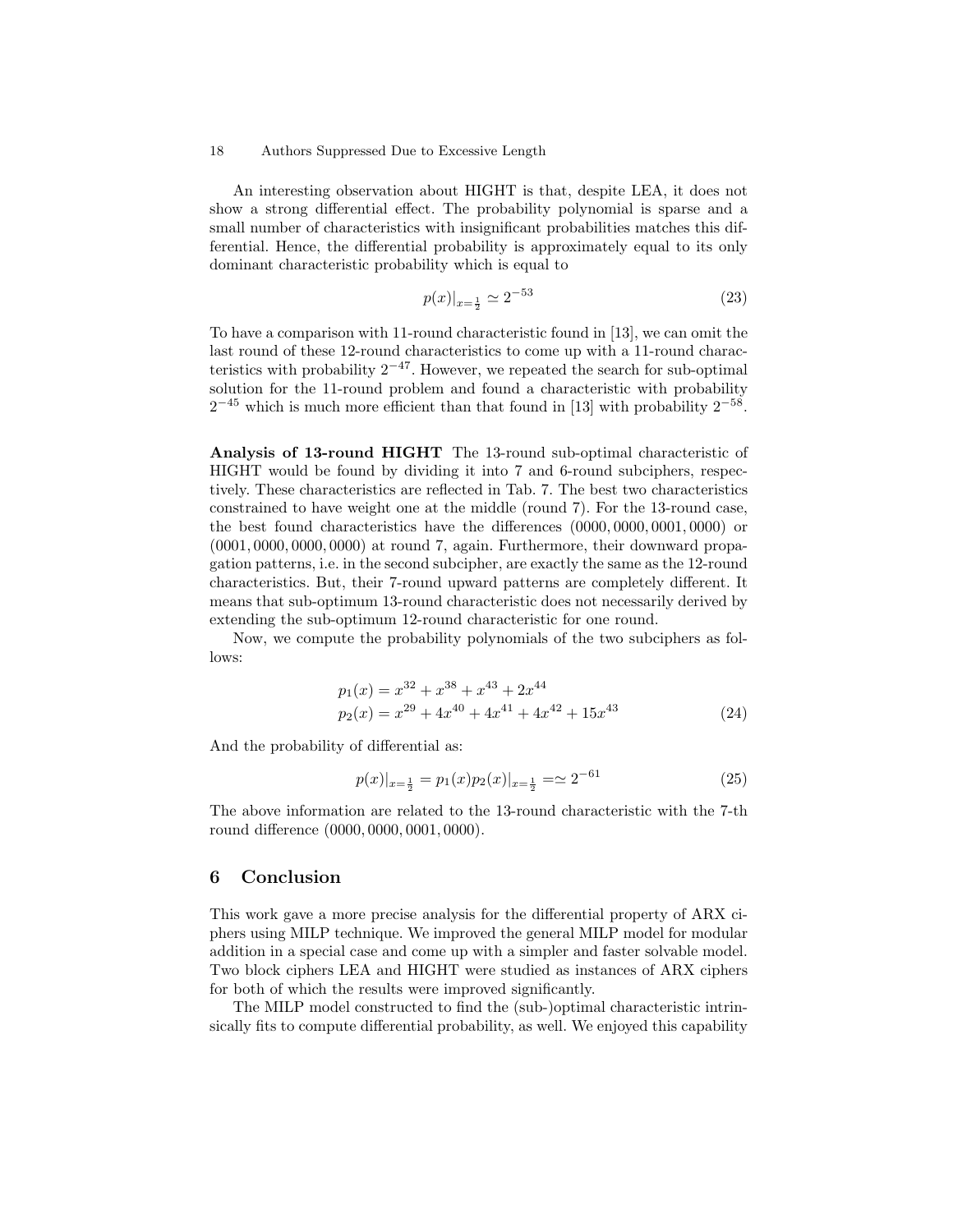and investigated the differential effect in these two ciphers. Our findings show that despite LEA which has a strong differential effect, HIGHT does not show such an effect.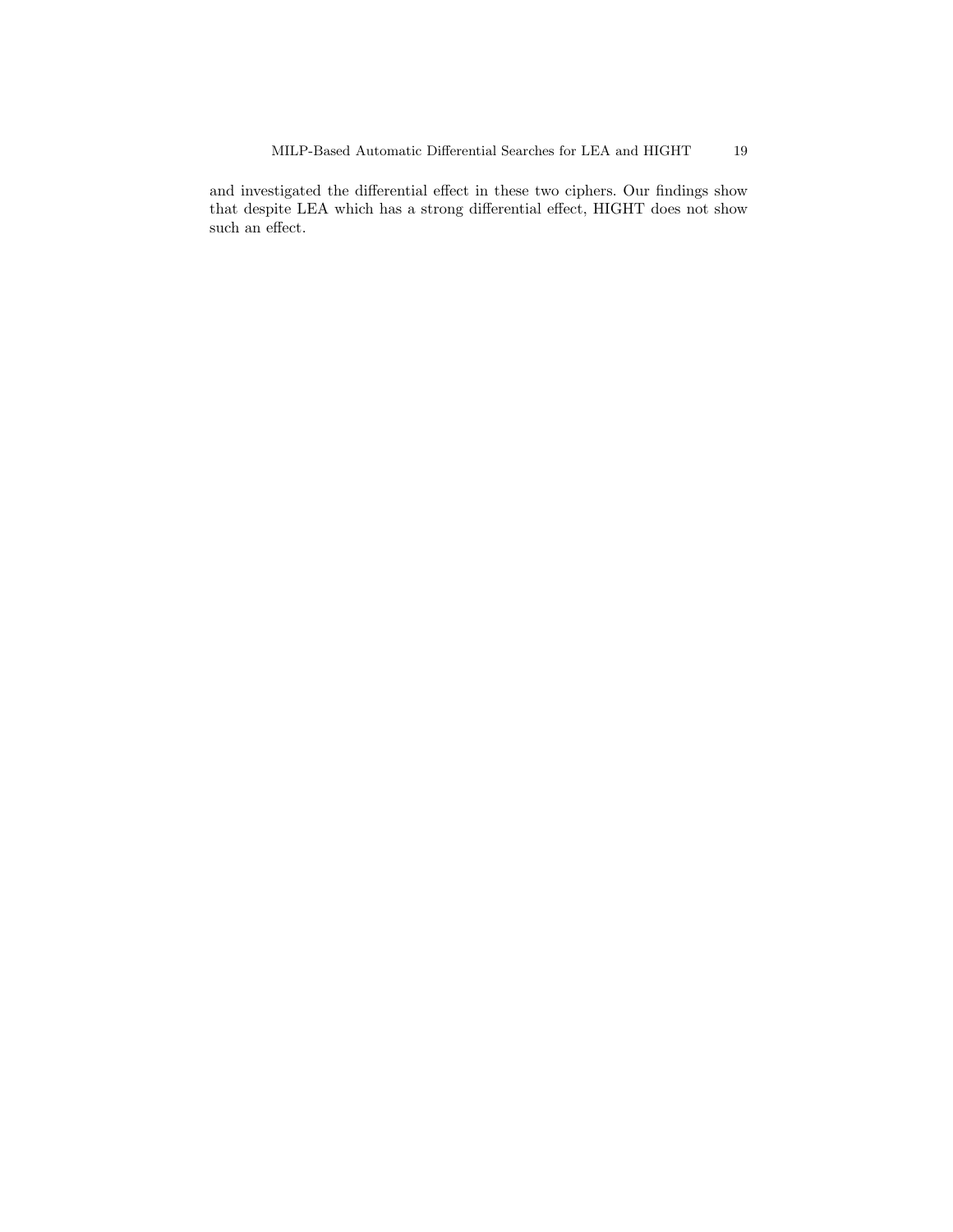# Bibliography

- [1] Aumasson, J.P., Henzen, L., Meier, W. and Phan, R.C.W., 2008. Sha-3 proposal blake. Submission to NIST.
- [2] Ferguson, N., Lucks, S., Schneier, B., Whiting, D., Bellare, M., Kohno, T., Callas, J. and Walker, J., 2010. The Skein hash function family. Submission to NIST (round 3), 7(7.5), p.3.
- [3] Bernstein, D.J., 2008. The Salsa20 family of stream ciphers. In New stream cipher designs (pp. 84-97). Springer, Berlin, Heidelberg.
- [4] Beaulieu, R., Treatman-Clark, S., Shors, D., Weeks, B., Smith, J. and Wingers, L., 2015, June. The SIMON and SPECK lightweight block ciphers. In Design Automation Conference (DAC), 2015 52nd ACM/EDAC/IEEE (pp. 1-6). IEEE.
- [5] Aumasson, J.P. and Bernstein, D.J., 2012, December. SipHash: a fast shortinput PRF. In International Conference on Cryptology in India (pp. 489- 508). Springer, Berlin, Heidelberg.
- [6] Mouha, N., Mennink, B., Van Herrewege, A., Watanabe, D., Preneel, B. and Verbauwhede, I., 2014, August. Chaskey: an efficient MAC algorithm for 32-bit microcontrollers. In International Workshop on Selected Areas in Cryptography (pp. 306-323). Springer, Cham.
- [7] Bernstein, D.J., 2008, January. ChaCha, a variant of Salsa20. In Workshop Record of SASC (Vol. 8, pp. 3-5).
- [8] Wu, H., 2008. The stream cipher HC-128. In New stream cipher designs (pp. 39-47). Springer, Berlin, Heidelberg.
- [9] Hong, D., Lee, J.K., Kim, D.C., Kwon, D., Ryu, K.H. and Lee, D.G., 2013, August. LEA: A 128-bit block cipher for fast encryption on common processors. In International Workshop on Information Security Applications (pp. 3-27). Springer, Cham.
- [10] Shimizu, A. and Miyaguchi, S., 1987, April. Fast data encipherment algorithm FEAL. In Workshop on the Theory and Application of of Cryptographic Techniques (pp. 267-278). Springer, Berlin, Heidelberg.
- [11] Ferguson, N., Lucks, S., Schneier, B., Whiting, D., Bellare, M., Kohno, T., Callas, J. and Walker, J., 2010. The Skein hash function family. Submission to NIST (round 3), 7(7.5), p.3.
- [12] Rivest, R.L., 1994, December. The RC5 encryption algorithm. In International Workshop on Fast Software Encryption (pp. 86-96). Springer, Berlin, Heidelberg.
- [13] Hong, D., Sung, J., Hong, S., Lim, J., Lee, S., Koo, B.S., Lee, C., Chang, D., Lee, J., Jeong, K. and Kim, H., 2006, October. HIGHT: A new block cipher suitable for low-resource device. In International Workshop on Cryptographic Hardware and Embedded Systems (pp. 46-59). Springer, Berlin, Heidelberg.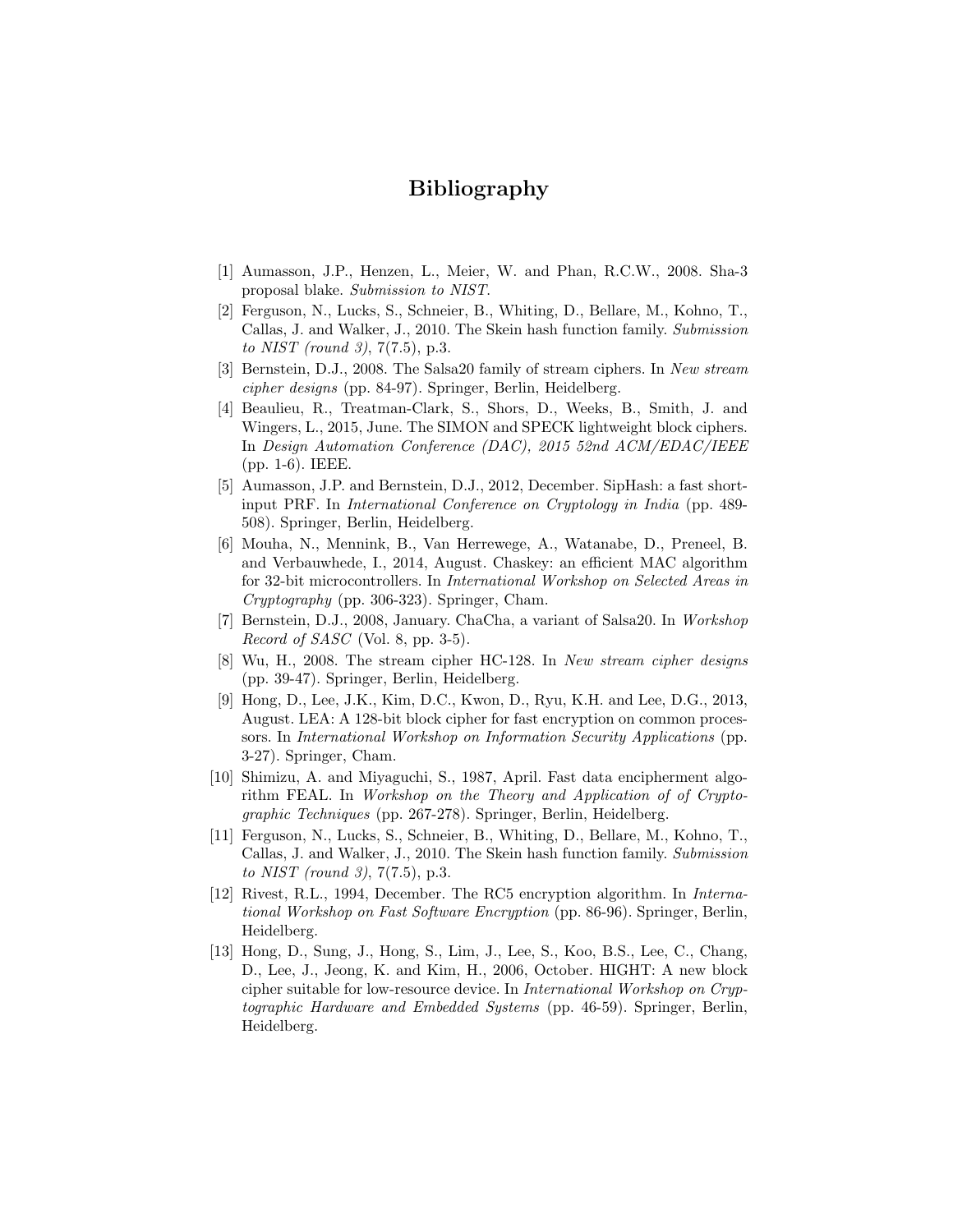- [14] Matsui, M., 1994, May. On correlation between the order of S-boxes and the strength of DES. In Workshop on the Theory and Application of of Cryptographic Techniques (pp. 366-375). Springer, Berlin, Heidelberg.
- [15] Biryukov, A. and Nikolić, I., 2011, February. Search for related-key differential characteristics in DES-like ciphers. In International Workshop on Fast Software Encryption (pp. 18-34). Springer, Berlin, Heidelberg.
- [16] Mouha, N. and Preneel, B., 2013. Towards finding optimal differential characteristics for ARX: Application to Salsa20. Cryptology ePrint Archive, Report 2013/328.
- [17] Aumasson, J.P., Jovanovic, P. and Neves, S., 2014, September. Analysis of NORX: investigating differential and rotational properties. In International Conference on Cryptology and Information Security in Latin America (pp. 306-324). Springer, Cham.
- [18] Kölbl, S., Leander, G. and Tiessen, T., 2015, August. Observations on the SIMON block cipher family. In Annual Cryptology Conference (pp. 161- 185). Springer, Berlin, Heidelberg.
- [19] Mouha, N., Wang, Q., Gu, D. and Preneel, B., 2011, November. Differential and linear cryptanalysis using mixed-integer linear programming. In International Conference on Information Security and Cryptology (pp. 57-76). Springer, Berlin, Heidelberg.
- [20] Wu, S. and Wang, M., 2011. Security Evaluation against Differential Cryptanalysis for Block Cipher Structures. IACR Cryptology ePrint Archive, 2011, p.551.
- [21] Sun, S., Hu, L., Wang, P., Qiao, K., Ma, X. and Song, L., 2014, December. Automatic security evaluation and (related-key) differential characteristic search: application to SIMON, PRESENT, LBlock, DES (L) and other bitoriented block ciphers. In International Conference on the Theory and Application of Cryptology and Information Security (pp. 158-178). Springer, Berlin, Heidelberg.
- [22] Sun, S., Hu, L., Wang, M., Wang, P., Qiao, K., Ma, X., Shi, D., Song, L. and Fu, K., 2014. Towards finding the best characteristics of some bit-oriented block ciphers and automatic enumeration of (related-key) differential and linear characteristics with predefined properties. Cryptology ePrint Archive, Report, 747, p.2014.
- [23] Sun, S., Hu, L., Song, L., Xie, Y. and Wang, P., 2013, November. Automatic security evaluation of block ciphers with S-bP structures against related-key differential attacks. In International Conference on Information Security and Cryptology (pp. 39-51). Springer, Cham.
- [24] Sasaki, Y. and Todo, Y., 2018. Tight Bounds of Differentially and Linearly Active S-Boxes and Division Property of Lilliput. IEEE Transactions on Computers, 67(5), pp.717-732.
- [25] Xiang, Z., Zhang, W., Bao, Z. and Lin, D., 2016, December. Applying MILP method to searching integral distinguishers based on division property for 6 lightweight block ciphers. In International Conference on the Theory and Application of Cryptology and Information Security (pp. 648-678). Springer, Berlin, Heidelberg.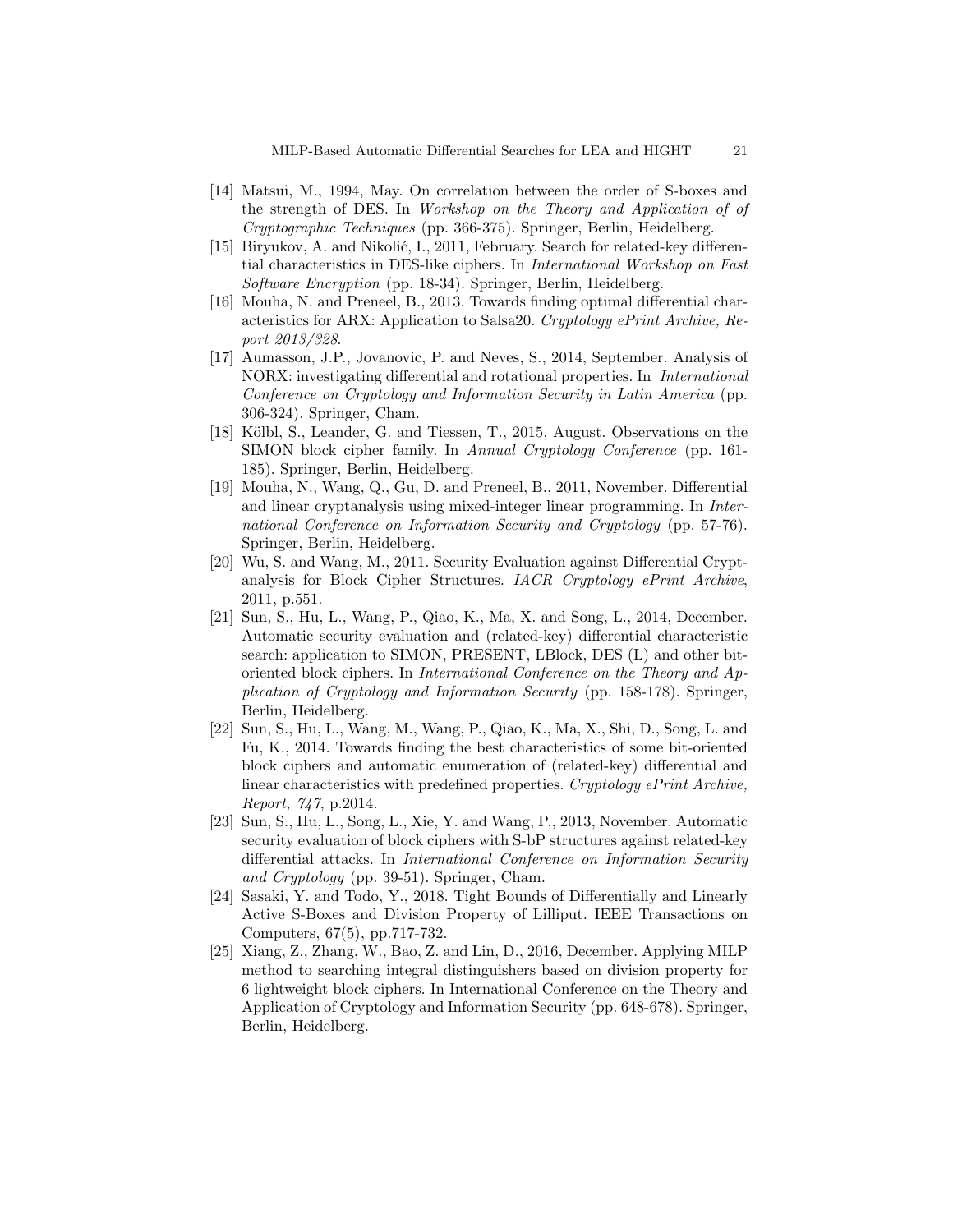- 22 Authors Suppressed Due to Excessive Length
- [26] Fu, K., Wang, M., Guo, Y., Sun, S. and Hu, L., 2016, March. MILP-based automatic search algorithms for differential and linear trails for speck. In International Conference on Fast Software Encryption (pp. 268-288). Springer, Berlin, Heidelberg.
- [27] Cui, T., Jia, K., Fu, K., Chen, S. and Wang, M., 2016. New Automatic Search Tool for Impossible Differentials and Zero-Correlation Linear Approximations. IACR Cryptology ePrint Archive, 2016, p.689.
- [28] Wu, S., Wu, H., Huang, T., Wang, M. and Wu, W., 2013, December. Leakedstate-forgery attack against the authenticated encryption algorithm ALE. In International Conference on the Theory and Application of Cryptology and Information Security (pp. 377-404). Springer, Berlin, Heidelberg.
- [29] Lipmaa, H. and Moriai, S., 2001, April. Efficient algorithms for computing differential properties of addition. In International Workshop on Fast Software Encryption (pp. 336-350). Springer, Berlin, Heidelberg.
- [30] Winnen, L., Sage S-box MILP toolkit.
- [31] Lai, X., Massey, J.L. and Murphy, S., 1991, April. Markov ciphers and differential cryptanalysis. In Workshop on the Theory and Application of of Cryptographic Techniques (pp. 17-38). Springer, Berlin, Heidelberg.
- [32] Song, L., Huang, Z. and Yang, Q., 2016, July. Automatic differential analysis of ARX block ciphers with application to SPECK and LEA. In Australasian Conference on Information Security and Privacy (pp. 379-394). Springer, Cham.
- [33] Dwivedi, A.D. and Srivastava, G., Differential Cryptanalysis in ARX Ciphers, Applications to LEA, Cryptology ePrint Archive, Report 2018/898 . .
- [34] Yin, J., Ma, C., Lyu, L., Song, J., Zeng, G., Ma, C. and Wei, F., 2017, November. Improved Cryptanalysis of an ISO Standard Lightweight Block Cipher with Refined MILP Modelling. In International Conference on Information Security and Cryptology (pp. 404-426). Springer, Cham.
- [35] Song, L., Huang, Z. and Yang, Q., 2016, July. Automatic differential analysis of ARX block ciphers with application to SPECK and LEA. In Australasian Conference on Information Security and Privacy (pp. 379-394). Springer, Cham.
- [36] Sun, L., Wang, W. and Wang, M., 2017, December. Automatic search of bitbased division property for ARX ciphers and word-based division property. In International Conference on the Theory and Application of Cryptology and Information Security (pp. 128-157). Springer, Cham.
- [37] Zhang, P., Sun, B. and Li, C., 2009, December. Saturation attack on the block cipher HIGHT. In International Conference on Cryptology and Network Security (pp. 76-86). Springer, Berlin, Heidelberg.
- [38] Wen, L., Wang, M., Bogdanov, A. and Chen, H., 2014. Multidimensional zero-correlation attacks on lightweight block cipher HIGHT: improved cryptanalysis of an ISO standard. Information Processing Letters,  $114(6)$ , pp.322-330.
- [39] Chen, J., Wang, M. and Preneel, B., 2012, July. Impossible differential cryptanalysis of the lightweight block ciphers TEA, XTEA and HIGHT. In